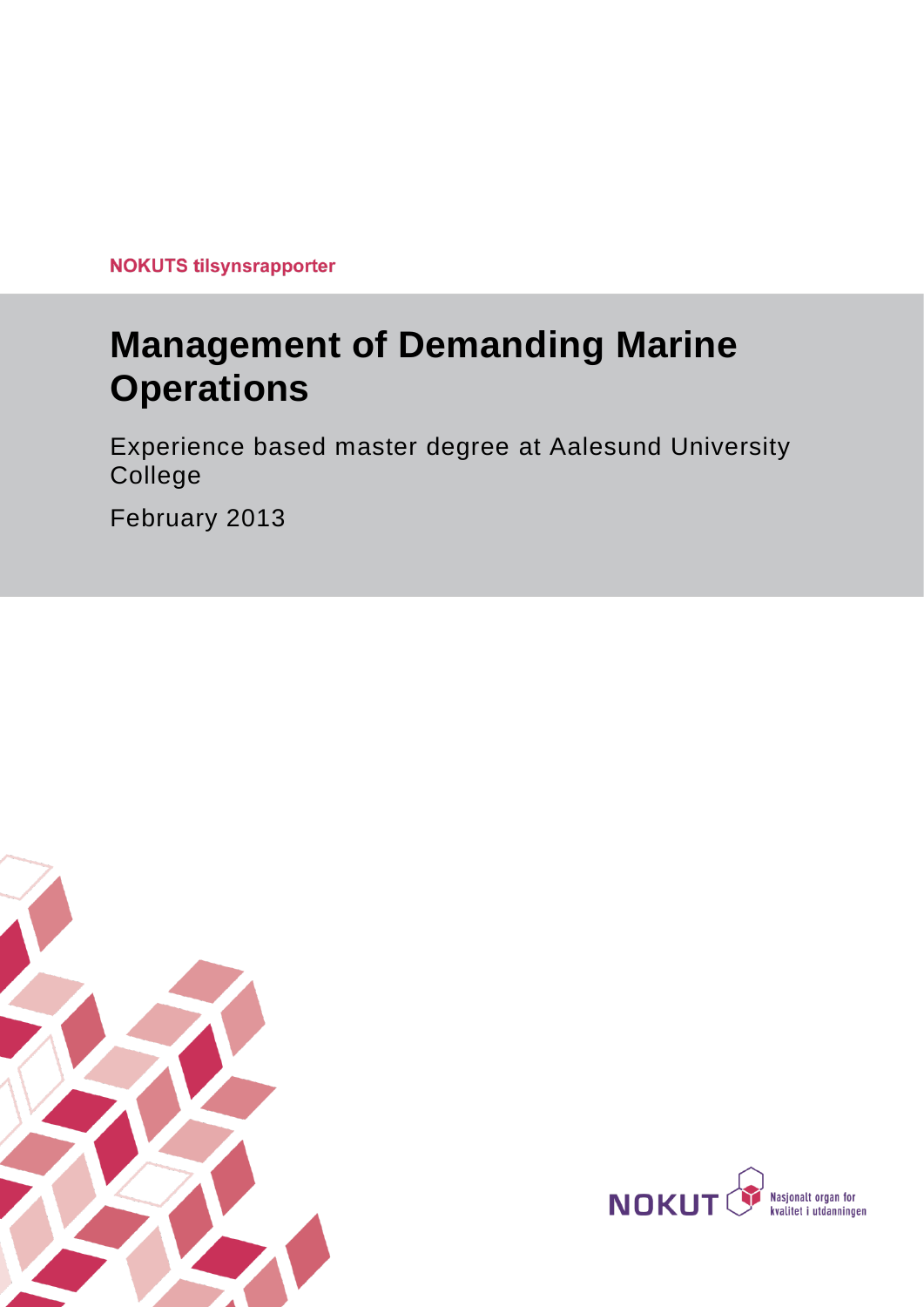| Institution:                      | <b>Aalesund University College</b>                                                      |  |  |
|-----------------------------------|-----------------------------------------------------------------------------------------|--|--|
| Name of educational<br>provision: | Management of Demanding Marine Operations                                               |  |  |
| Degree/Studiepoeng<br>(ECTS):     | Master degree, 90 ECTS (experience based)                                               |  |  |
| Date of decision:                 | February 15th 2013                                                                      |  |  |
| <b>Expert Committee:</b>          | Stein Haugen, Professor at Norwegian University of Science and<br>Technology (NTNU)     |  |  |
|                                   | Margareta Lutzhoft, Associate Professor at Chalmers University of<br>Technology, Sweden |  |  |
| <b>Archive Number:</b>            | 12/435                                                                                  |  |  |

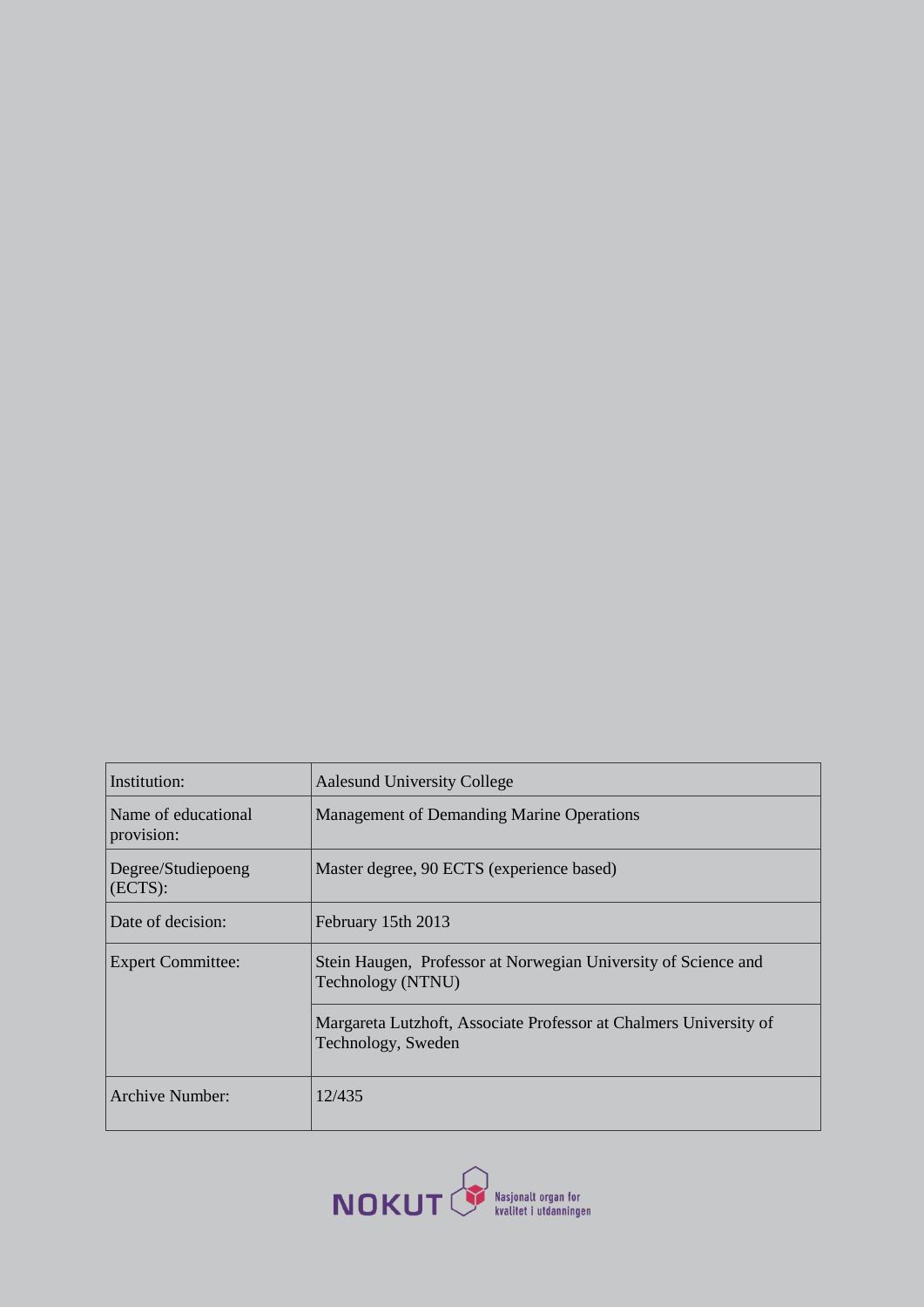# **Introduction**

The external quality assurance performed by NOKUT consists of evaluating the institution's quality assurance systems, accreditation of new provisions and revision of accredited provisions. Universities and university colleges have different self-accrediting powers. For an institution without selfaccrediting powers to establish a provision in a certain cycle an application must be made to NOKUT.

Hereby NOKUT presents the accreditation report of a Master degree in Management of Demanding Marine Operations. The expert evaluation in this report is part of the accreditation process following Aalesund University College's application for accreditation of submitted before the application deadline on September 1th 2012. This report clearly indicates the extensive evaluation performed to ensure the educational quality of the planned educational provision.

Master degree study of Management of Demanding Marine Operations fulfils NOKUT's conditions for accreditation and is accredited by resolution of  $15<sup>th</sup>$  February 2013.

This decision does not have limited validity in time. NOKUT will however make a subsequent supervision of the educational provision within three years.

Oslo, 15<sup>th</sup> of February 2013

TejiMeter

Terie Mørland Director general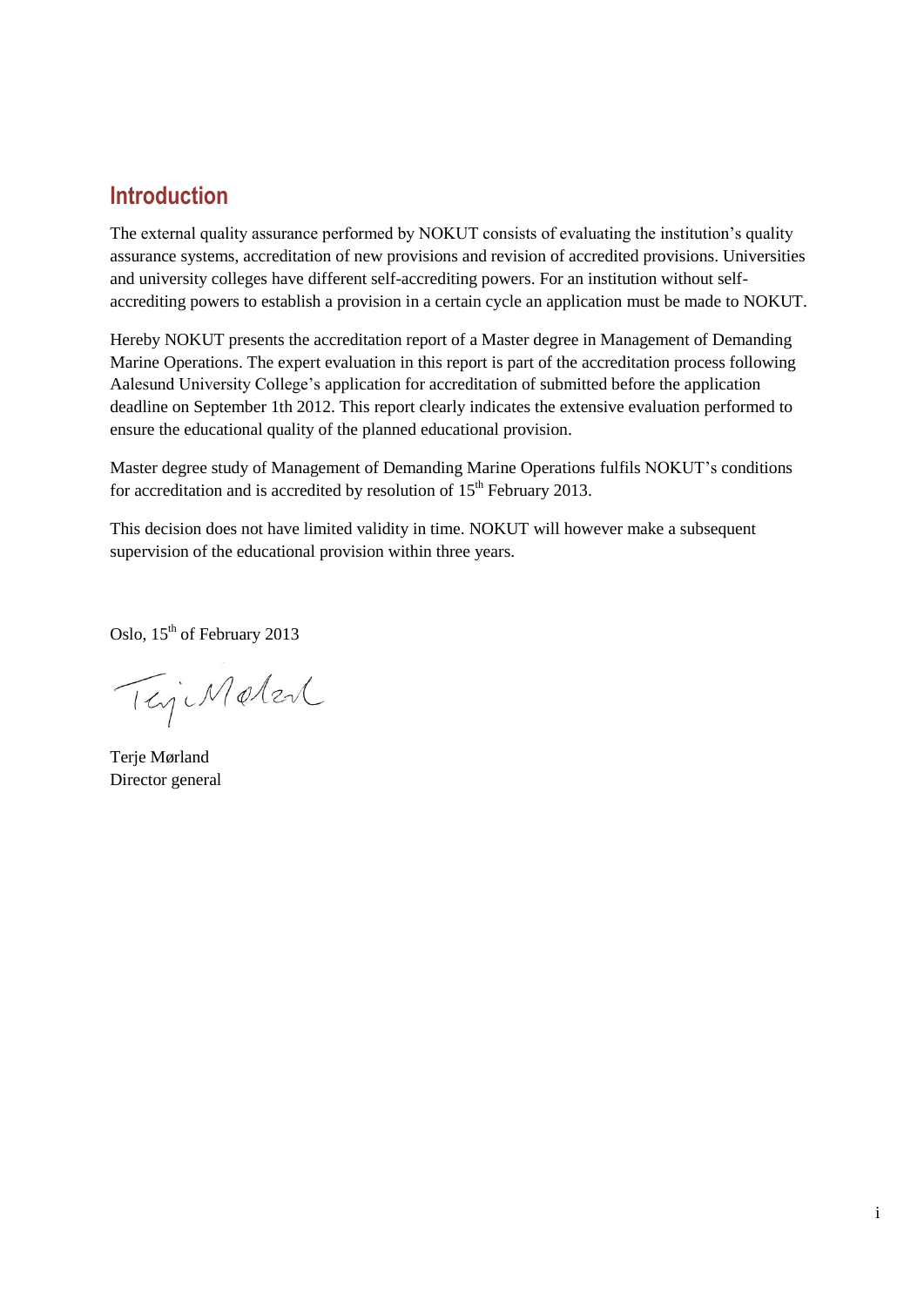# **Contents**

| 2   |   |    |
|-----|---|----|
|     |   |    |
|     |   |    |
| 4.1 |   |    |
| 4.2 |   |    |
| 4.3 |   |    |
| 4.4 |   |    |
|     |   |    |
|     |   |    |
| 7   |   |    |
| 8   |   |    |
|     |   | 28 |
| 3   | 5 |    |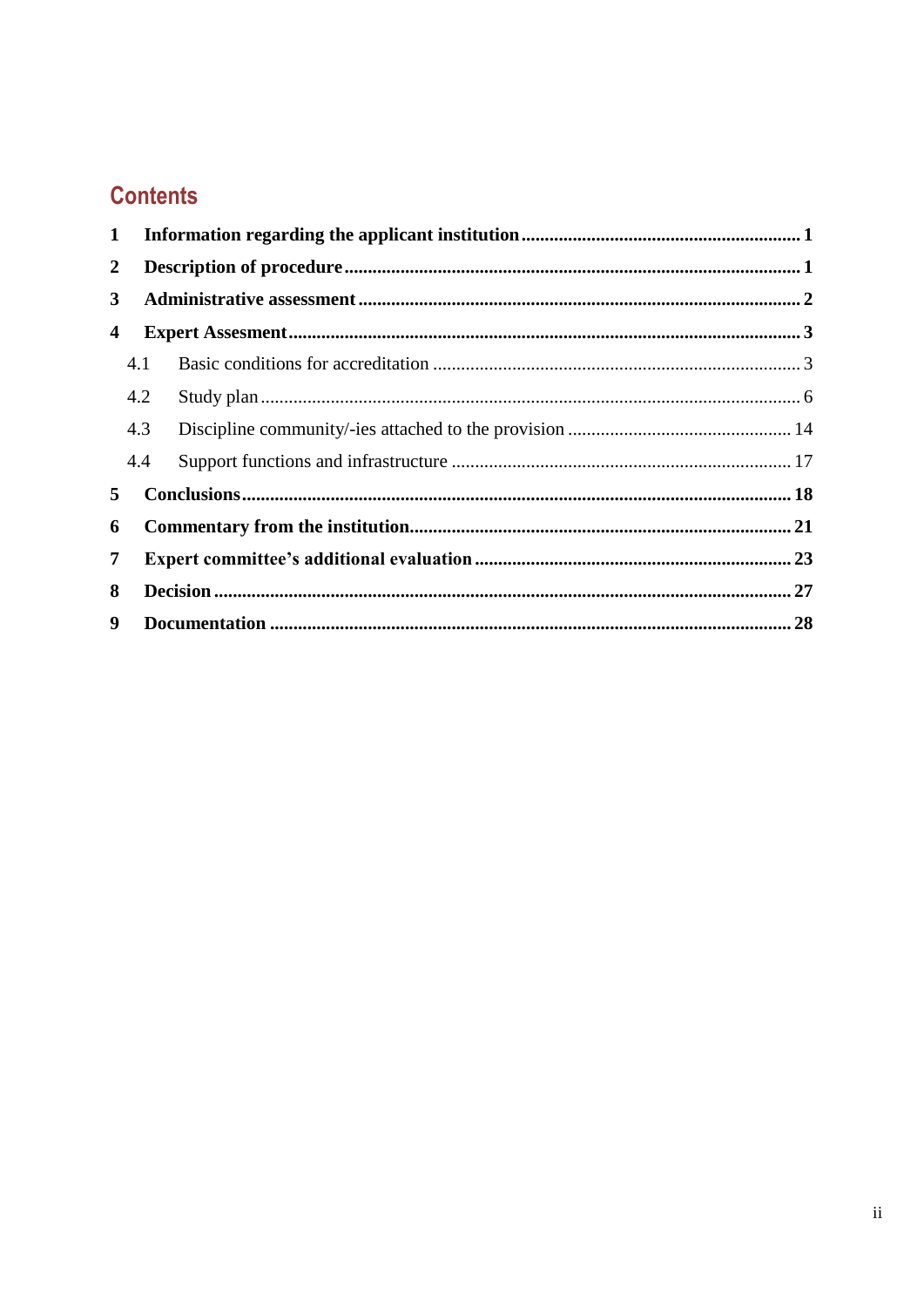# <span id="page-4-0"></span>**1 Information regarding the applicant institution**

Aalesund University College has about 2000 students and 200 staff. The University College is located 4 km from the centre of Aalesund.

Aalesund University College consists of five faculties with a wide range of educational provisions at bachelor`s and master`s levels, in addition to courses.

The academic profile for the educational at Aalesund University College is in business management, engineering, health care, fisheries and maritime trade. The University College has an important role as a provider of expertise to the region, and many study programmes have a close cooperation with industry.

The academic activities at Aalesund University College are organized in five faculties: Faculty of Health Sciences, Faculty of International Marketing, Faculty of Life Sciences, Faculty of Engineering and Natural Sciences, Faculty of Maritime Technology and Operations.

Aalesund University College does not have power of self-accreditation for educational provisions in the second (master) and third cycle (ph.d). The institution's quality assurance system was evaluated and approved in 2011. The following educational provisions at the institution have obtained accreditation from NOKUT:

- Master degree in "Ingeniørfag simulering og visualisering», 120 ECTS, 2012<sup>1</sup>
- Master degree in «Avansert klinisk sykepleie- den kritisk syke», 120 ECTS, 2012
- Master degree in International Business and Marketing (discipline and experience based), 120 and 90 ECTS , 2011
- Master degree in «Ingeniørfag og skipsdesign» (discipline and experience based), 120 and 90 ECTS, 2009
- Maser degree in «Produkt og systemdesign» (discipline and experience based), 120 studiepoeng, 2007.

Aalesund University College applied to NOKUT for accreditation of an experience based master degree of Management of Demanding Marine Operations– 90 ECTS by the application deadline of September 1th 2012.

# <span id="page-4-1"></span>**2 Description of procedure**

NOKUT makes an administrative assessment to ensure that all basic conditions for accreditation are fulfilled as expressed in the Regulation concerning NOKUT's supervision and control of the quality in Norwegian higher education.<sup>2</sup> (Hereafter referred to as the Quality Assurance Regulation on Higher Education.) For applications that have been approved administratively, NOKUT appoints external

 $\overline{\phantom{a}}$ <sup>1</sup> The names of the educational provisions in norwegian are not translated into english.

<sup>&</sup>lt;sup>2</sup> <http://www.lovdata.no/cgi-wift/ldles?doc=/sf/sf/sf-20110127-0297.html>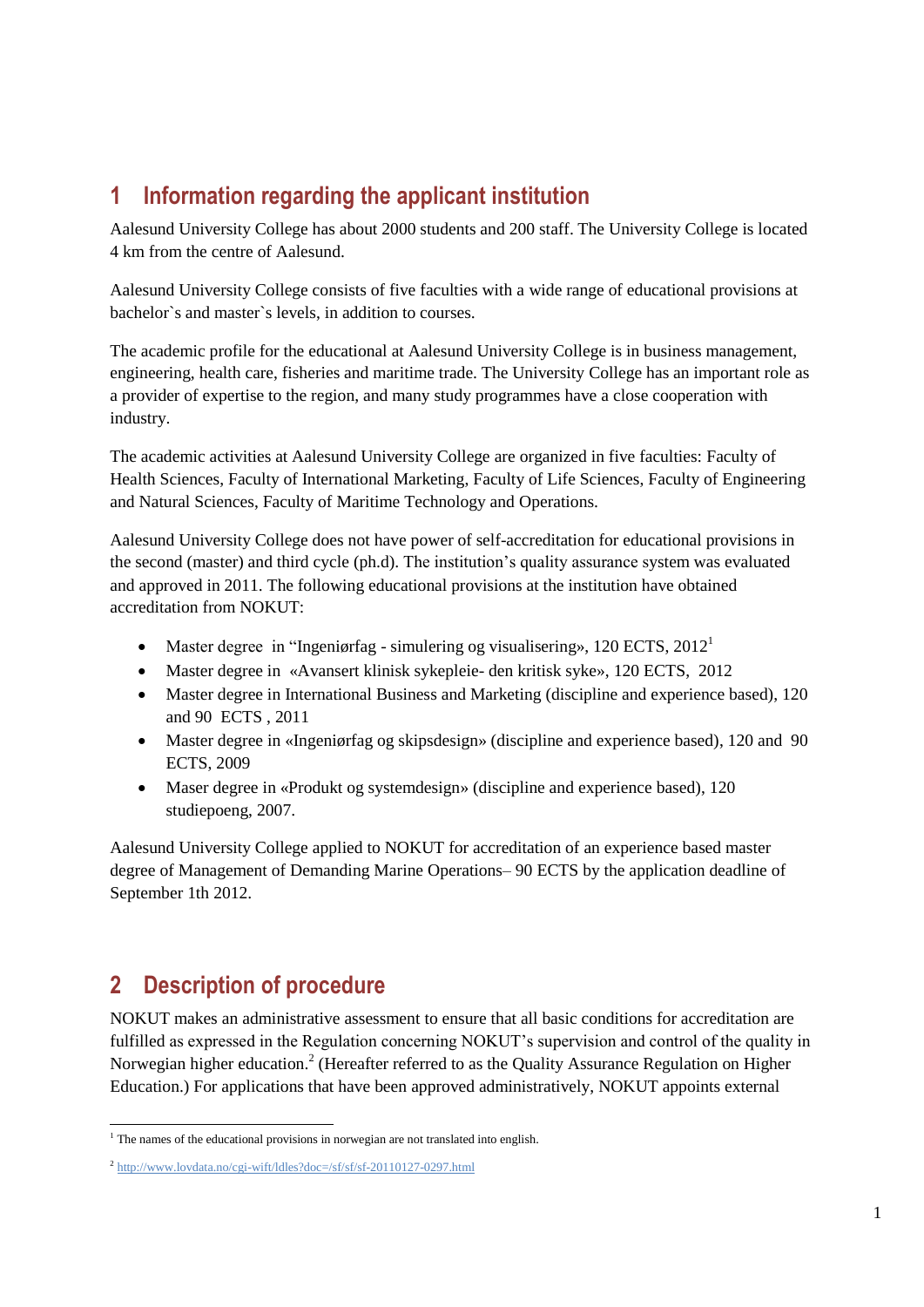experts for the evaluation of the application. The external experts have declared that they are legally competent to perform an independent evaluation, and carry out their assignment in accordance with the mandate for expert assessment passed by NOKUT's board, and in accordance with the requirements for educational quality as determined by the Quality Assurance Regulation on Higher Education.

Following their assessment, the expert committee shall conclude either with a yes or no as to whether the quality of the educational provision complies with the requirements in the Quality Assurance Regulation on Higher Education. NOKUT also requests that the expert committee advise on further improvements of the educational provision. All criteria must be satisfactorily met before NOKUT accredits an educational provision.

If the conclusion reached by the expert committee is negative, the report is sent to the applicant institution, which is then given three weeks to comment. Thereafter NOKUT decides whether the comments should be sent to the committee for additional consideration. The committee is given two weeks to submit the revised assessment. The director general then reaches a final decision about accreditation.

The current report presents the accreditation process chronologically. As described above, the committee is free to change its conclusion on accreditation in the course of the process, and has in fact done so in this report. The final conclusion is found in part 7.

# <span id="page-5-0"></span>**3 Administrative assessment**

#### **Quality Assurance Regulation on Higher Education § 4-1: Basic conditions for accreditation**

- 1. Demands expressed in the Universities and Colleges Act concerning the following arrangements will be assessed:
	- a. Internal regulations and governance
	- b. Appeals Committee
	- c. Learning Environment Committee
	- d. Educational Plan
	- e. Diplomas and Diploma Supplement
	- f. Quality assurance system

#### NOKUT's assessment

The intention of this article is to make it clear and predictable what regulations in the University and Colleges Act (2002) that NOKUT supervises. Aalesund University College offers accredited educational provisions. Hence, it is presupposed that the demands expressed in the Universities and Colleges Act are fulfilled. Diploma supplement is evaluated as satisfactory.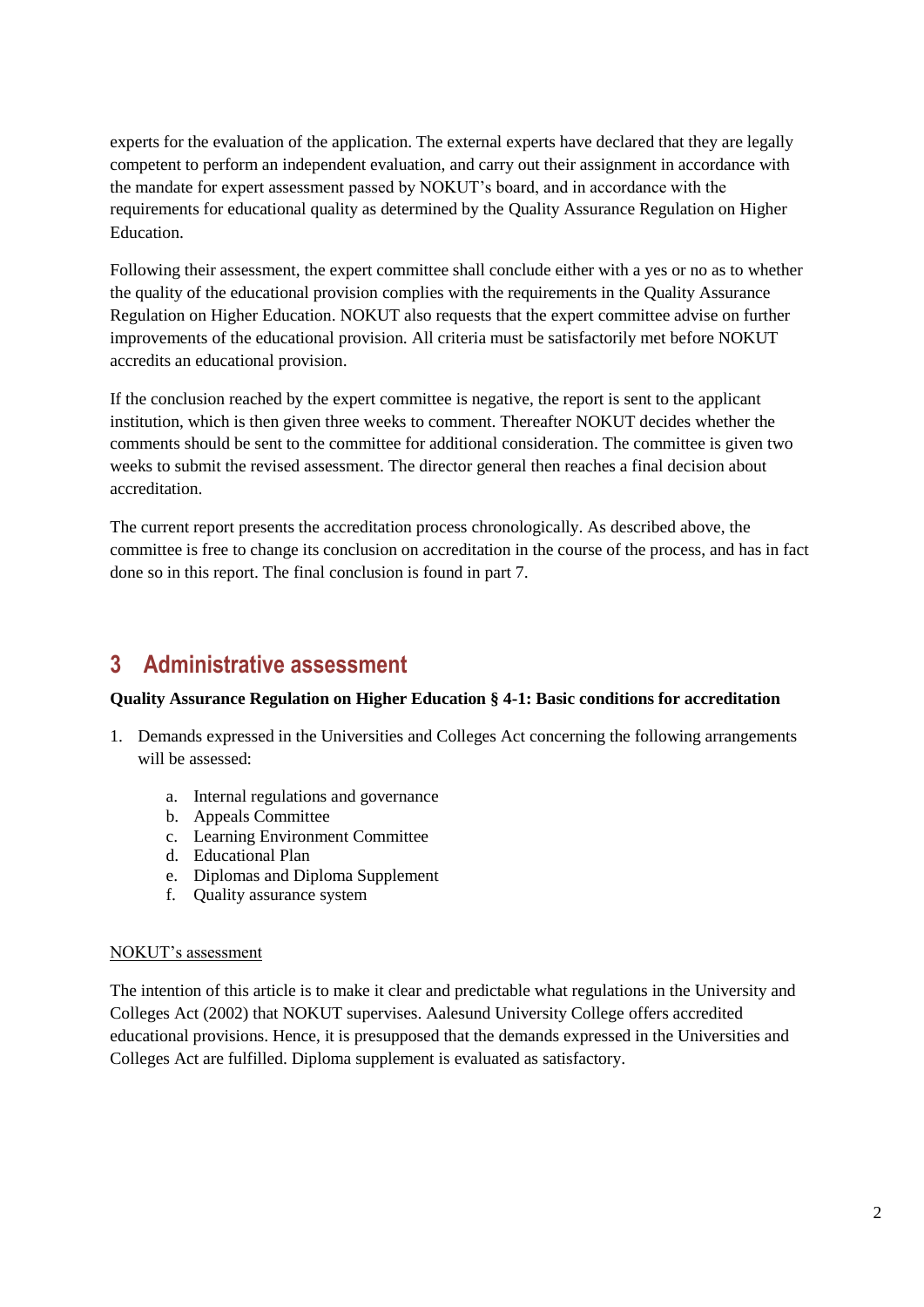# <span id="page-6-0"></span>**4 Expert Assesment**

This chapter is the expert committee's assessment. The term "we" refers to the expert committee as such. The number preceding each heading refers to the corresponding provision in the Quality Assurance Regulation on Higher Education.

# **Summary of the report**

We consider the proposed educational provision timely and relevant. It should be of great interest to the business community and it is offered at a highly relevant institution. Hence, we view this as a very positive initiative. Unfortunately, it is also our impression that some of the descriptions and explanations seem to have been prepared too hastily, leading to an insufficiently worked through and consistent, uniform description of the provision. It is therefore our assessment that the application, as it stands today, does not give a good enough basis to recommend accreditation.

We do however believe that the basis for establishing a good educational provision exists, and we therefore recommend that the applicant be given the opportunity to revise the application.

# <span id="page-6-1"></span>*4.1 Basic conditions for accreditation*

# **4.1.1 Demands expressed in the Universities and Colleges Act.**

#### Assessment

Through its administrative assessment, NOKUT has ensured that the Diploma Supplement has been submitted. The external experts have assessed the content of the Diploma Supplement. It is stated in the Diploma Supplement that the provision qualifies the candidate for further studies at the PhD level. This is an experience-based master's degree, cf. § 5 in the Regulation on Master Degrees, which is not intended to qualify a candidate for further studies. Ålesund University College is required to correct the Diploma Supplement, so that it does not state that the provision qualifies for further studies at the PhD level when it does not in fact do so. The institution has not included an English translation of the learning outcome descriptors in the Diploma Supplement and this must be included.

# Conclusion

No, the condition is not fulfilled.

- The institution is required to correct the Diploma Supplement, so that it does not state that the provision qualifies for further studies at the PhD level when it does not in fact do so.
- The institution must include an English translation of the learning outcome descriptors in the Diploma Supplement.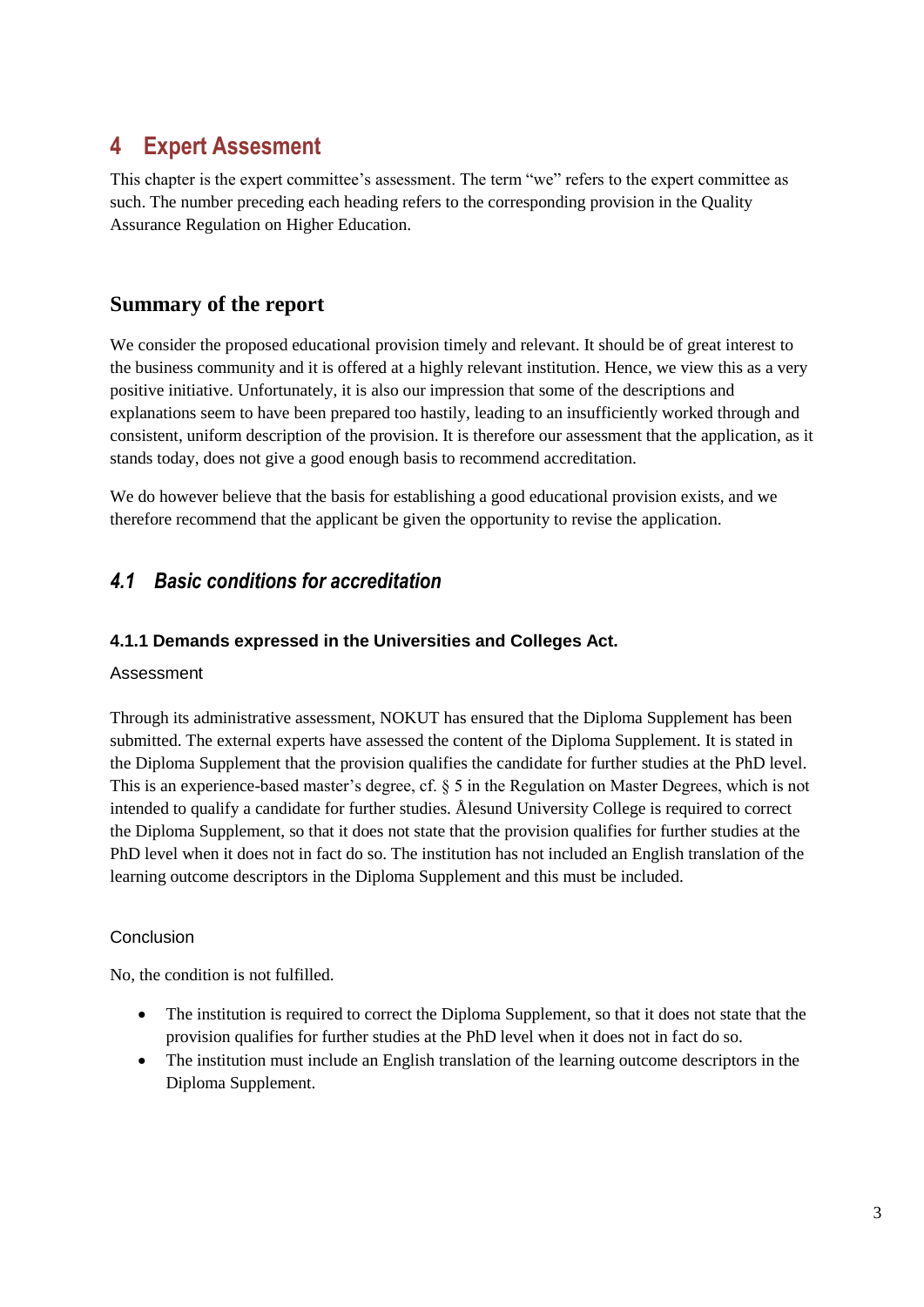# **4.1.2 Demands expressed in national curriculum frameworks, where such apply, and in relevant Regulations issued by the Ministry of Education and Research must be met.**

#### Assessment

The master's program is experience-based, i.e. § 5 in the Regulation on Master Degrees, and comprises 90 ECTS (studiepoeng). Of this, the master project is 30 ECTS. In order to qualify for admission candidates must have a relevant bachelor's degree or minimum 180 ECTS of relevant subjects. In addition, candidates must have minimum two years of relevant work experience. This is in accordance with the relevant requirements in the Regulation of Master Degrees.

### Conclusion

Yes, the condition is fulfilled.

# **4.1.3 Estimates of student recruitment, as relevant in relation to the establishing of a satisfactory learning environment and stable provision, must be presented.**

#### Assessment

Aalesund University College expects to admit more than 50 students per year, combining part-time and full-time students. In the first year, the expected number is 30. Initially, it is expected that most of the students will be recruited locally, but it is expected that there will be applications also from other parts of the country. It is also likely that the program will attract students from abroad.

The main basis for this is the maritime cluster located in this region. With 20,000 employees and a turnover of 50 billion NOK in 2011, this is considered to be one of the largest clusters in Norway. The cluster has been/is involved in more than half of the world's advanced offshore vessels. This should be a very good basis for attracting students to the program.

In our view, the institution's own assessment of the future number of students seems to be optimistic, especially since this is an experience-based master program. However, there appears to be a clear demand for a master's program like this and the location would also be good. Even if the number of students is less than what is expected, it is still highly likely that the number of students will be high enough to create a good learning environment and provide stability for the students who have been admitted.

We also note that there are plans to establish activities aimed at integrating students with diverse backgrounds and coming from different parts of the country. This will be a positive contribution to the learning environment.

# Conclusion

Yes, the institution's estimates are satisfactory.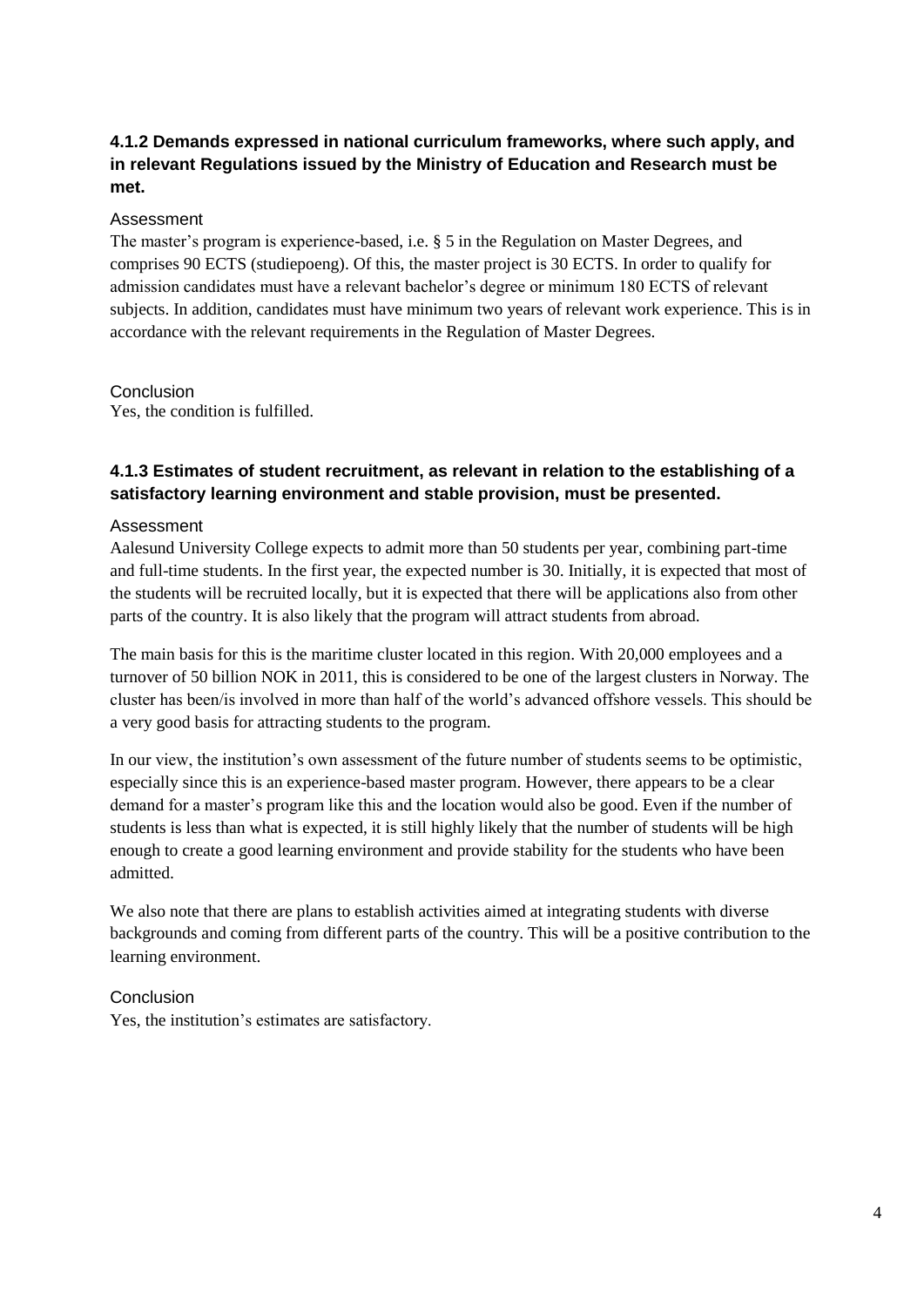# **4.1.4 A plan of the students' expected workload must be presented.**

#### Assessment

The expected workload for full-time students is 1,700 hours per year. This is within the ECTS norm of 1,500-1,800 hours. In the first year, this is divided in 250 hours of lectures (including preparation and follow up work 100 hours of simulation, 100 hours of group work, 200 hours of working with study questions and finally 1,050 hours of self-study, supervision and exam preparations.

In the first year, the students are to complete eight courses (or more). This implies on average about 30 hours of lectures per course (corresponding to 15 hours per course week). For a 7.5 ECTS course this appears to be on the low side (typical at similar institutions is 40-45 hours of lectures, not including preparations and follow up work). Since the exam for all courses consists of a project report, it is also somewhat difficult to understand what is group work and what is individual exam preparations.

The students will be admitted as full-time students or part-time students. The expectation from Ålesund University College seems to be that all part-time students will work half-time with their studies, thus completing the program in three years rather than one and a half years. Experience from similar programs is that there will be a wide range of choices with regard to study progress. Some students may choose to take one course per semester, others may choose two courses per semester but then take a break for a semester. This means that one must be prepared for a large variation in when individual students choose to take their courses. Another option may be to require that students follow a specific progress, but this is likely to make it less attractive because flexibility is decreased. Aalesund University College should take this into account in the planning of the courses, and consider if this may have an impact on resource requirements with regard to administration, teaching and supervision.

# Conclusion

Yes, the institution's presented documentation is satisfactory.

- The University College should consider if the proposed division of the workload is suitable.
- The University College should take into account that the students may progress their studies very differently and that this may have an impact on resource requirements.

# **4.1.5 When part(s) of the provision is taught outside the degree awarding institution formally agreed documents must be in place to regulate issues of importance for the students.**

#### Assessment

The education will take place at Aalesund University College with the exception of the simulator training which will take place at the Offshore Simulator Centre. The training at OSC is covered by an agreement between the parties. Further, it is the intention that the master theses can be conducted at a company or other colleges/universities. It is the institution which is responsible for the quality of the master thesis and details concerning how this will be organized are not provided.

This is also commented under § 4.3.5.

#### Conclusion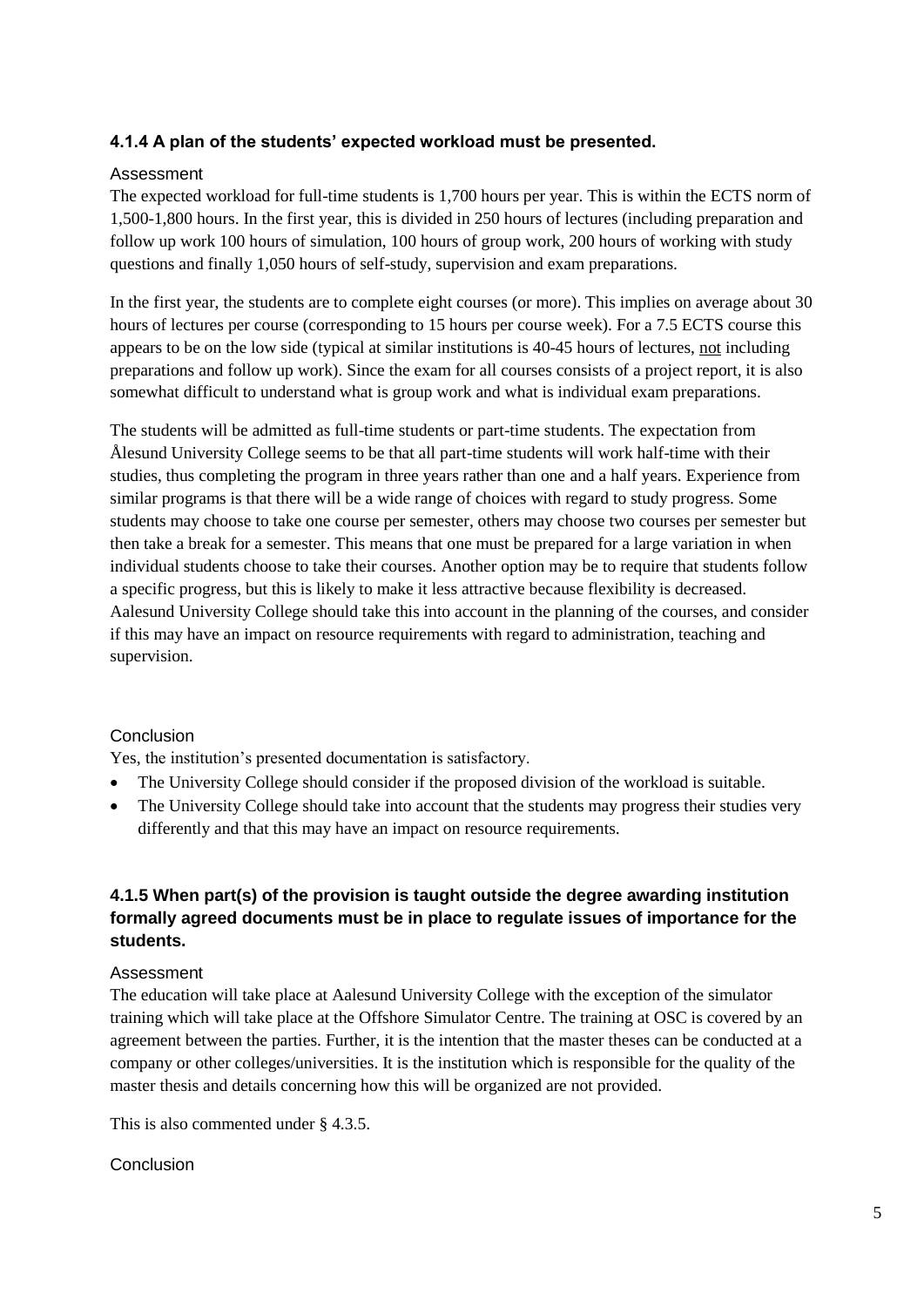No, the institution's presented documentation is not satisfactory.

 The University College must provide more details about how the master thesis supervision will be organized, provide agreements with the companies/institutions that will supervise students (or a standard agreement that will be used) and describe how the quality of the master theses written outside the University College will be ensured.

# <span id="page-9-0"></span>*4.2 Study plan*

1. The educational provision must have an adequate title

- 2. The provision must be described with reference to learning outcomes
	- a) Learning outcomes must be expressed in terms of a candidate's intended achievements in knowledge, skills and general competence, as related to the National Qualifications Frameworks.
	- b) The provision's relevance for working life and/or continued studies must be clearly expressed.
	- c) Content and design of the provision must be satisfactorily related to the description of learning outcomes.
	- d) Teaching and student work must be suited for the achievement of intended learning outcomes, as expressed in the plan.
	- e) Exams and other means of evaluation must be suited for the
	- f) Assessment of the students' attainment of intended learning outcomes, as expressed in the plan.

3. The provision must have satisfactory links to research and academic and/or artistic development work, adapted to its level, volume and other characteristics.

4. The provision must be attached to student exchange and internationalisation arrangements adapted to its level, volume and other characteristics.

#### **4.2.1 The educational provision must have an adequate title**

#### Assessment

The name of the program is "Management of Demanding Marine Operations". This is a fairly specific name, but gives an adequate description of the content of the course. From the description of the courses, it would appear that focus is mainly on execution and not planning of operations, but the name should still be sufficiently descriptive.

It is noted that Course 1 has the same name as the program (in fact, both "Management of Demanding Operations" and "Management of Demanding Marine Operations" is used as the name of the course). Aalesund University College should consider changing the name of this course to avoid the impression that this course covers the whole range of topics in the program.

#### Conclusion

Yes, the title of the provision is adequate.

• The institution should consider changing the name of Course 1 so that it does not have the same name as the educational provision.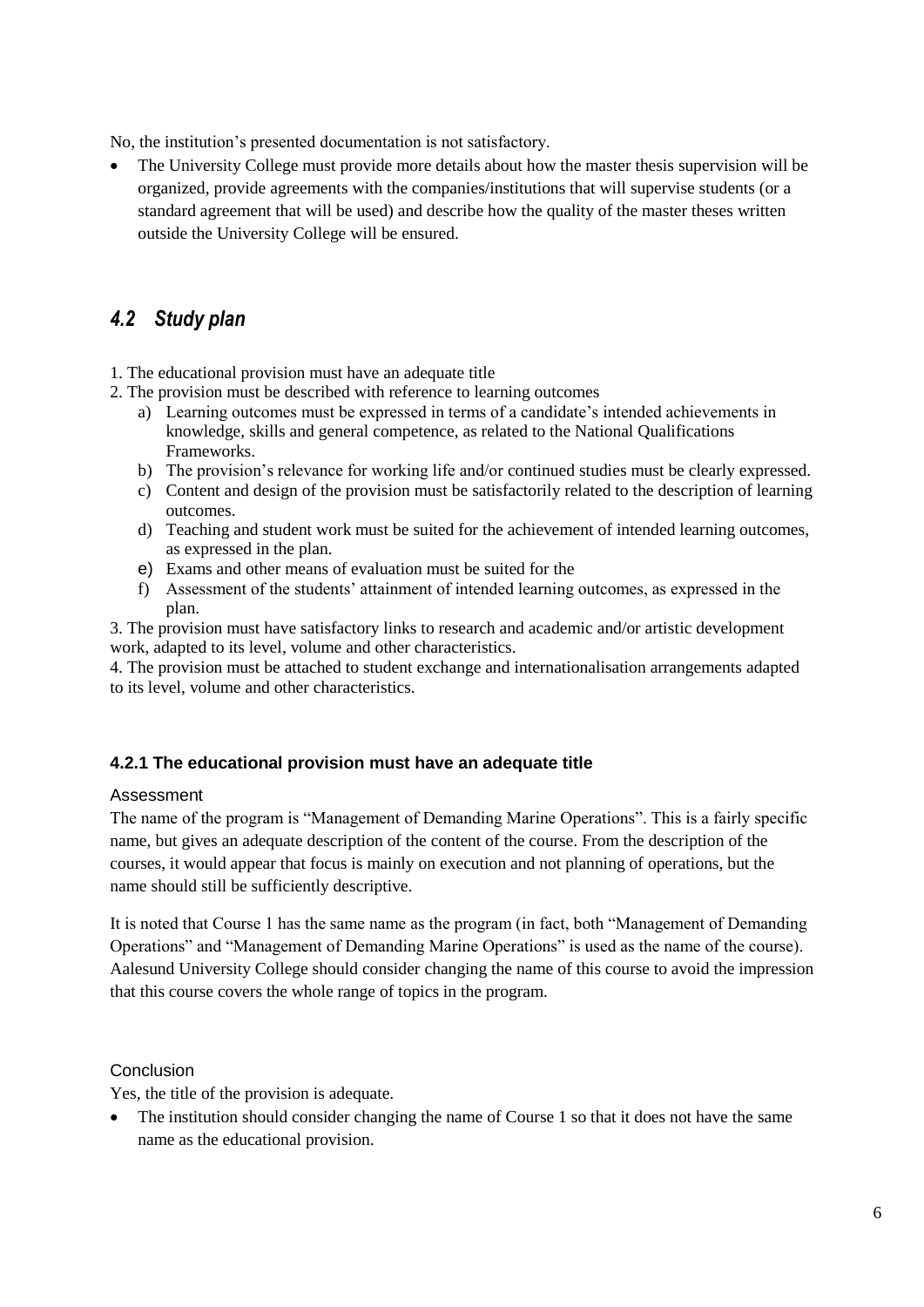#### **4.2.2 The provision must be described with reference to learning outcomes**

#### **a. Learning outcomes must be expressed in terms of a candidate's intended achievements in knowledge, skills and general competence, as related to the National Qualifications Frameworks.**

*Learning outcomes as it is reproduced in the application from Aalesund University College.* 

#### Learning outcome

Having passed the exam it is expected that the candidate:

#### **Knowledge**

- has advanced knowledge regarding management of demanding operations

- has thorough knowledge regarding risk, issues and crisis management

- has thorough knowledge regarding operational psychology and human resources management

- has thorough knowledge regarding human factors with respect to safety and efficiency of demanding operations

- has thorough knowledge regarding how cultural differences and understanding may influence integrated operations

- has thorough knowledge of scientific theory and methods

- can analyze academic problems on the basis of the history, traditions, distinctive character and place in society with respect to demanding operations..

#### **Skills**

- can plan and lead a demanding operation

- can execute a risk, issues, and crisis management process with respect to a demanding operation, and lead the implementation of the suggested measures

- can plan, analyse, evaluate, lead and present information regarding a demanding operation

- can prevent and clarify misunderstandings during execution of demanding operations

- can present and communicate different forms of research and development with respect to a demanding operation

- can analyze and deal critically with various sources of information and use them to structure and formulate scholarly arguments

- can analyze existing theories, methods and interpretations regarding demanding operations independently on practical and theoretical problems

- can use relevant methods for research and scholarly development work in an independent matter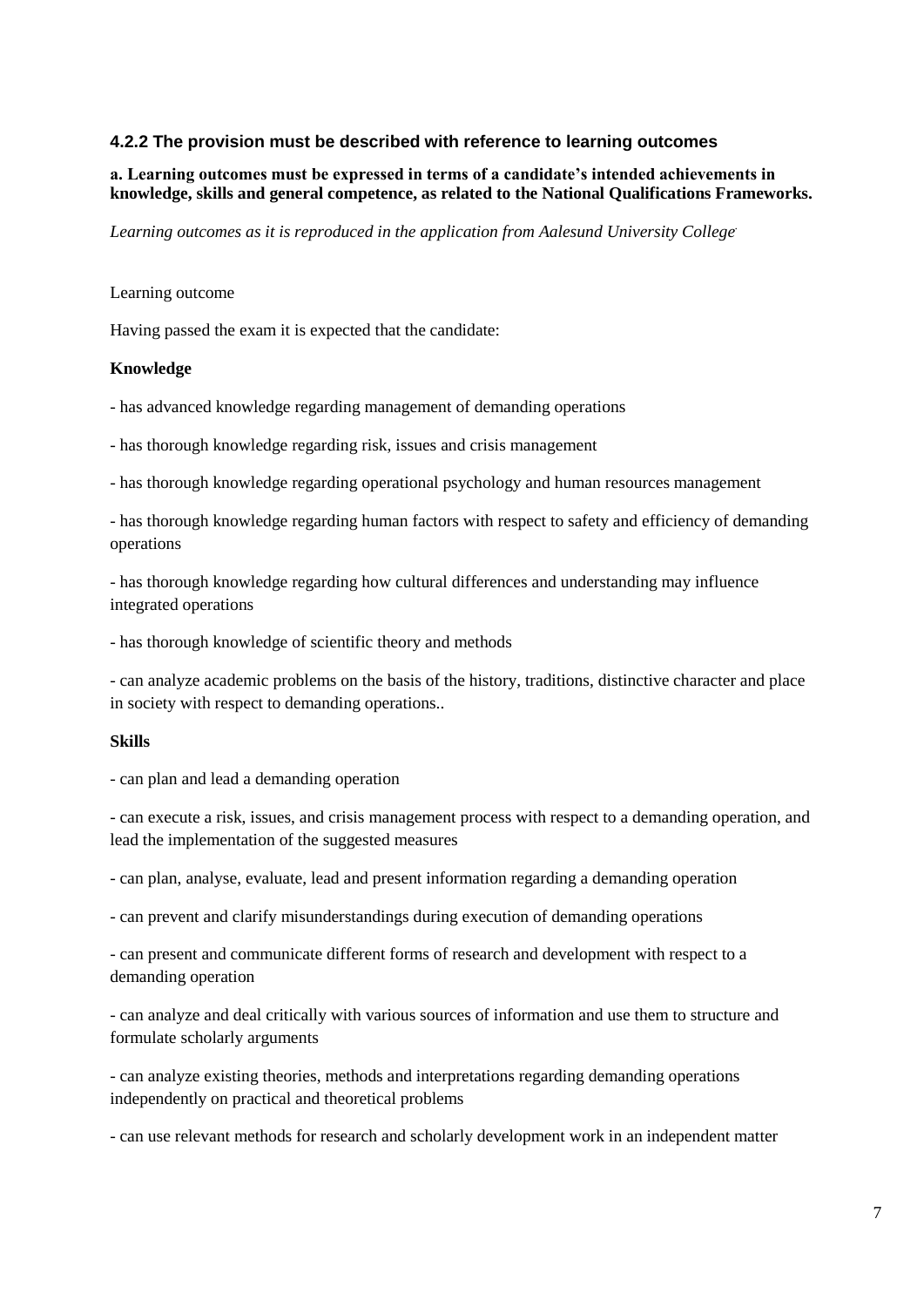- can carry out an independent, limited research or development project under supervision and in accordance with applicable norms for research ethics.

#### **General competence**

- can integrate different forms of knowledge to be able to execute a demanding operation within safety and efficiency constraints

- can assess, integrate and utilise research and research methods in his/her own professional practise

- can plan, execute and asses research and advanced development results under qualified supervision
- can analyze relevant academic, professional and research ethical problems

- can apply his/her knowledge and skills in new research areas in order to carry out advanced assignments and projects

- can communicate extensive independent work and terminology of the academic field

- can communicate about academic issues, analyses and conclusions regarding demanding operations, both with specialists and the general public

- can contribute to new thinking and innovation processes.

#### Assessment

The learning outcomes are described in accordance with the Norwegian Qualifications Framework. Some comments on the main items:

Knowledge: Most of the points listed are related to the first item under "knowledge" in the National Qualifications Framework. There is very little related to scientific methods and theory and how this is used in practice. Even if this master program does not qualify for PhD studies, the students should still have some knowledge related to this after completing the program. A point on this should therefore be included.

Skills: The description is quite weak on professional development and must be improved. Most of these points describe abilities related to conducting an operation. F1, F2, F3 and F5 are fairly general while F4 is highly specific.

General competence (comments to the individual outcomes):

G1: This would appear to be part of abilities, e.g. F4?

G2: It is unclear what is meant by «has competence in integrating different forms of knowledge<sup>3</sup>»? G3: The courses would not appear to support this outcome?

One additional comment we have is that it should be considered to include sustainability/"green operations" in the program. In particular in relation to planning of operations, this is considered to be a useful addition.

#### Conclusion

 $\overline{\phantom{a}}$ 

No, learning outcomes are not satisfactorily described.

<sup>&</sup>lt;sup>3</sup> This is NOKUT's translation.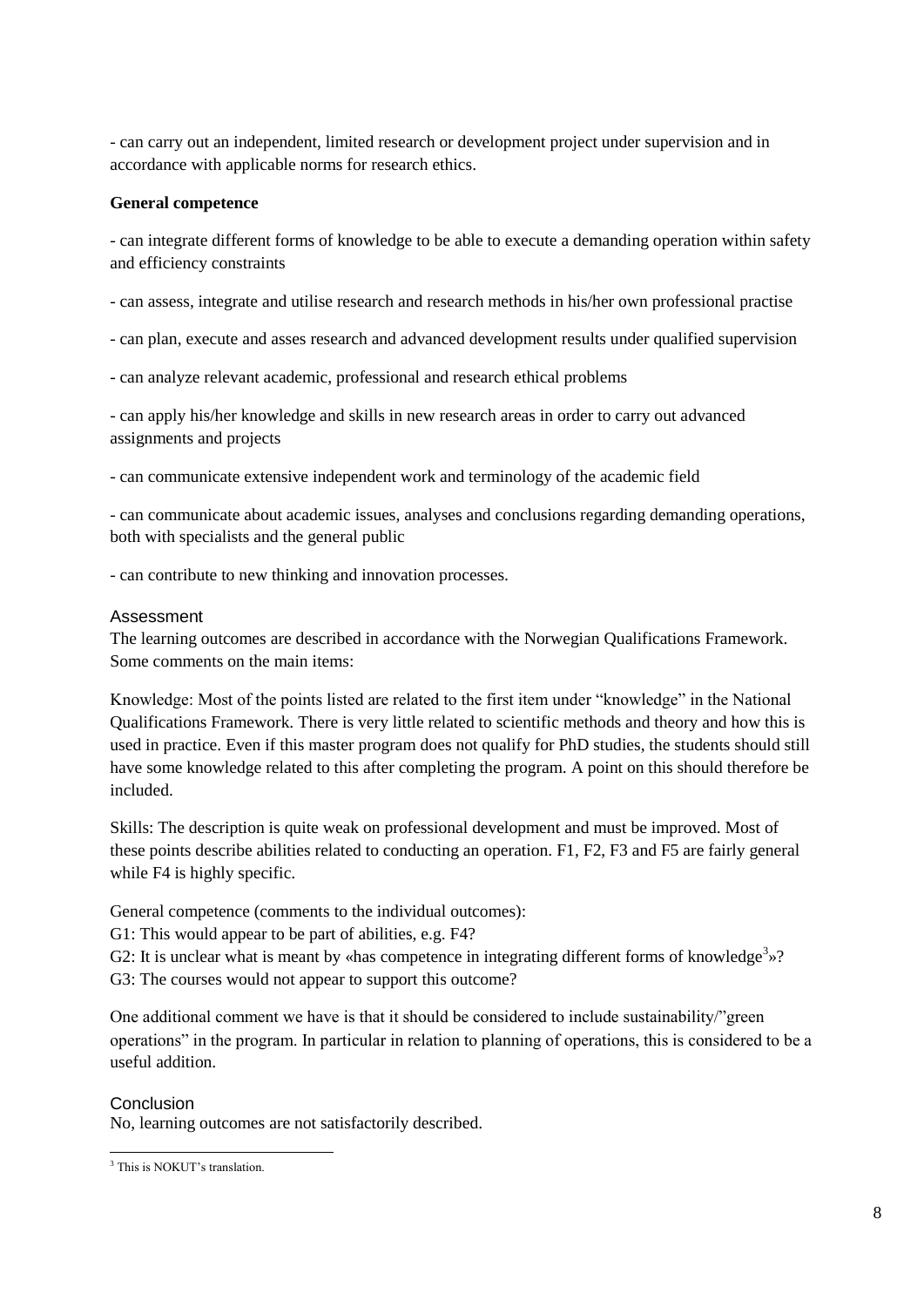The College must ensure that the links between the courses and the learning outcomes are strengthened.

#### **Advice for further development:**

- The learning outcomes should include a point about scientific methods and theory.
- It should be considered to include sustainability/"green operations" in the program.

#### **b. The provision's relevance for working life and/or continued studies must be clearly expressed.**

#### Assessment

The application gives a good description of the status in the maritime and offshore industry today and provides convincing arguments for why this is a study program of relevance for the industry. The study seems to be highly relevant and is introduced at a time when the demand for this type of competence is high.

The relevance for further studies is less clear. It would appear that this is a study program that is mainly directed at educating good practitioners, rather than acting as a starting point for a PhD. The program is also a § 5 master's program which has relevance for working life as its main purpose. It is therefore not necessary for this program to be relevant for further studies. There is no mention of possible continuation to a PhD education in the application, with the exception that this is included in the Diploma Supplement. See criteria 4.1.1 about Diploma Supplement.

#### Conclusion

Yes, the provision's relevance for working life and/or continued studies is clearly expressed.

#### **c. Content and design of the provision must be satisfactorily related to the description of learning outcomes.**

#### Assessment

There are a number of documents describing the program. The Diploma Supplement on page 99, the study plan and the introduction to the report are similar but not identical. We recommend that these descriptions be better coordinated. For example, the study aims on page 99 are very broad – will operators and regulators really be able to attend the same program? The planning of operations is mentioned often, but it is not entirely clear whether the students get enough training in planning (e.g. project management)? We would also like it clarified on which level of operations the planning is relevant. For instance, in the Diploma Supplement (and only there) there is mention of «executing operations» and «subsea operation».

The program aims to provide knowledge for leadership and management. We also recommend, considering the domain and state of research, that it provide insight about the complexity of a distributed operation with local leaders and coordination issues.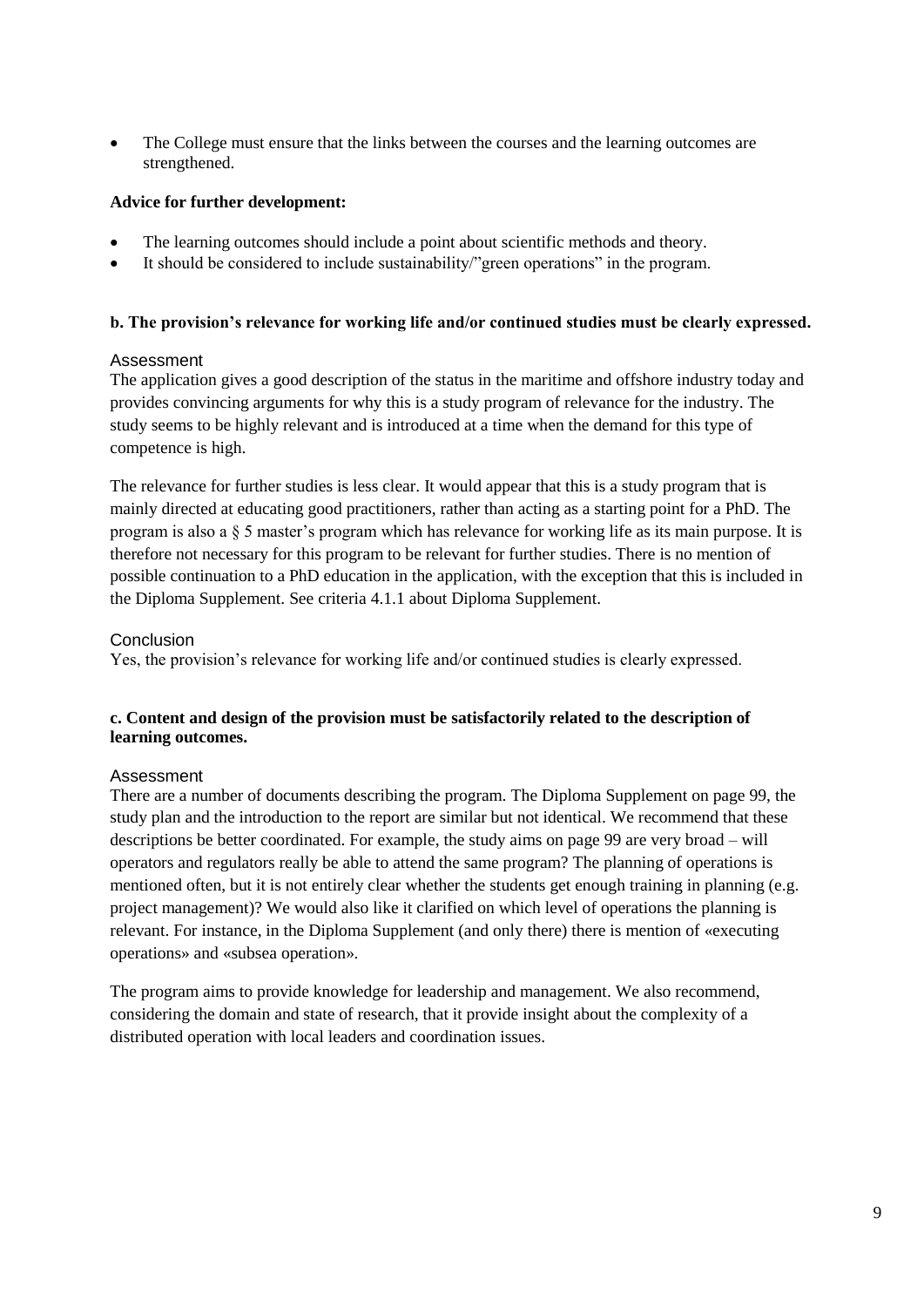#### **The separate courses**

Course 1: Integrated operations 1 and the study program have the same name. Formal competence in leadership of subject responsible person is not entirely clear. Clarify role, content and aim of simulations.

AL101808 Industrial psychology and HRM: The topic list is very good but the learning outcomes are too abstract. The project report seems to be intended to cover too many topics.

Integrated operations II: The first learning outcome is specific and reasonable, but the two others are too generic to provide much meaning. The topic list is very brief and not very well connected to the learning outcomes. The first topic is "Risk Management" (which is the same as the name of the course). This is relevant but should be expanded. The rest of the topics are in our opinion only marginally relevant.

Human factors: The HF course description is quite shallow and partly irrelevant (why teach usability assessment and not how to solve issues?). We also miss a connection to risk and accident analysis, basic HF methods e.g. task analysis and UCD. We would like a clarification of the term "cognitive property".

Integrated operations III, Cultural understanding and communication: The course description is very good. A suggestion is that the evaluation might be based on practical problems and discussions of solutions (not just dilemmas).

IP 501809: Science theory and methods is heavy on theory and too light on methods and practical work. It is not clear that students will learn to gather evidence, plan a study etc. We suggest providing more of these areas to support the writing of the thesis work. Names of who is responsible and teaching staff are not provided.

Integrated operations IV: Management of the unpredictable: The plan looks good and complete. A suggestion is to include new research directions such as resilience engineering.

Advanced marine operations 3.75: The learning outcomes are a mix between specific outcomes (which is good) and two very general ones. The evaluation report format seems inappropriate and too large in comparison to other courses with more study points. Highly relevant teacher.

Ships and systems for cold and harsh environments: The evaluation report seems too large compared to e.g. 10 point courses. A suggestion is to include some aspects of both human factors and safety.

Master thesis: Learning outcomes; the first three are good, the last two may be too generally formulated, while being too specific on human element issues. No technical or operational competence is mentioned, for instance. There is no mention of planning a study or gathering evidence, or critically judging your own work, which is highly recommended to include in thesis work. The evaluation process is excellent.

#### **Suggestions on integration of program:**

Risk management and Management of the unpredictable could be better connected to each other.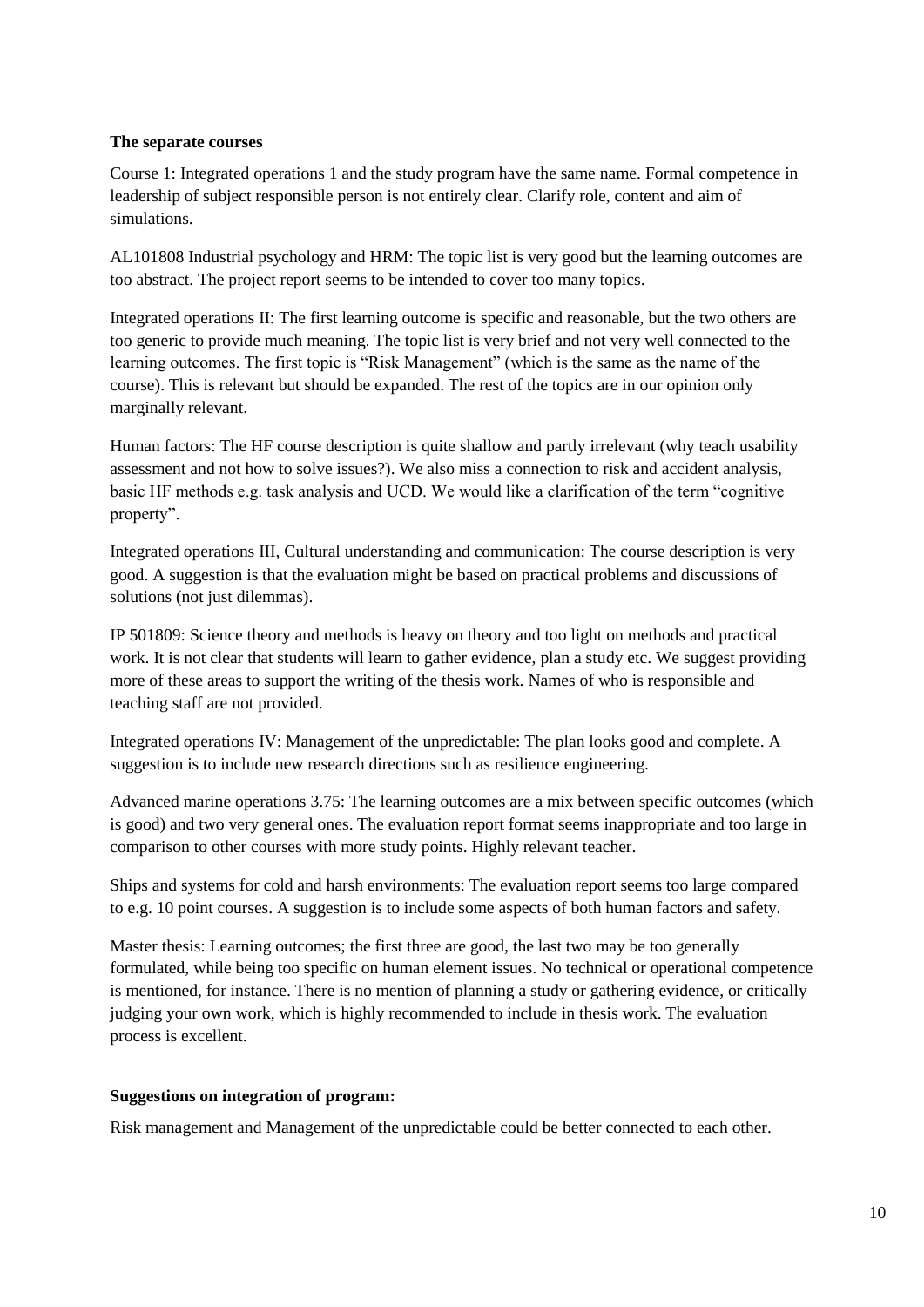HF and HR should connect to each other. Clarify the overlap/redundancy in e.g. teaching about cognition and decision making.

Page 15 mentions elective courses in subject 8 and 9, what is available and where?

A concern for the reviewers is the large amount of supervision work for the thesis, in comparison to available faculty. Are there enough teachers for qualified supervision, for 40 hours and 50 students?

All courses have the same amount of teaching (two weeks), for different number of points 10, 7.5 and 5 points. One might consider adapting the amount of teaching to the number of study points, or describe how the teaching for different size courses can be performed during this time.

#### **Conclusion**

No, the provision's content and design is not satisfactorily related to the description of learning outcomes.

 The University college must review the topic descriptions and other descriptions in the application, to ensure identical descriptions, to ensure that the overall learning outcomes are clear and clearly linked to the topics and that there is consistency in the descriptions of topics and the learning outcomes for the study program and the learning outcomes for each topic

#### **Advice for further development:**

• The institution should consider the suggestions on integration of the program.

#### **d. Teaching and student work must be suited for the achievement of intended learning outcomes, as expressed in the plan.**

#### Assessment

The courses in this program will be conducted over two week periods, with lectures, working with project assignments and simulations. In addition, a significant proportion of the workload is related to self-study and exam preparations. The lectures will be conducted by personnel with practical experience, being able to combine theoretical knowledge and practical examples in their teaching.

A mixture of different activities is considered beneficial in a study program like this, where an important aim is to gain knowledge and abilities for managing demanding operations in practice. In particular, simulation is important as a tool to develop the abilities specified in the learning outcomes. The application is however not very clear on how simulation specifically will be used to develop relevant abilities. This must be described more clearly and the simulations connected more explicitly to the learning outcomes.

In general, the courses seem to be very similar in the learning methods that are applied. The courses are conducted over two week periods, in all courses a project report is to be prepared in groups of three and the only way that some courses differ from the others is that simulation is being used. The use of project reports as a means of meeting the learning outcomes is positive. This requires that the students gain knowledge about the course topics, that they learn how to use this knowledge on specific applications and also that they learn basic scientific methodology. However, this does not necessarily imply that this is the best approach in all courses.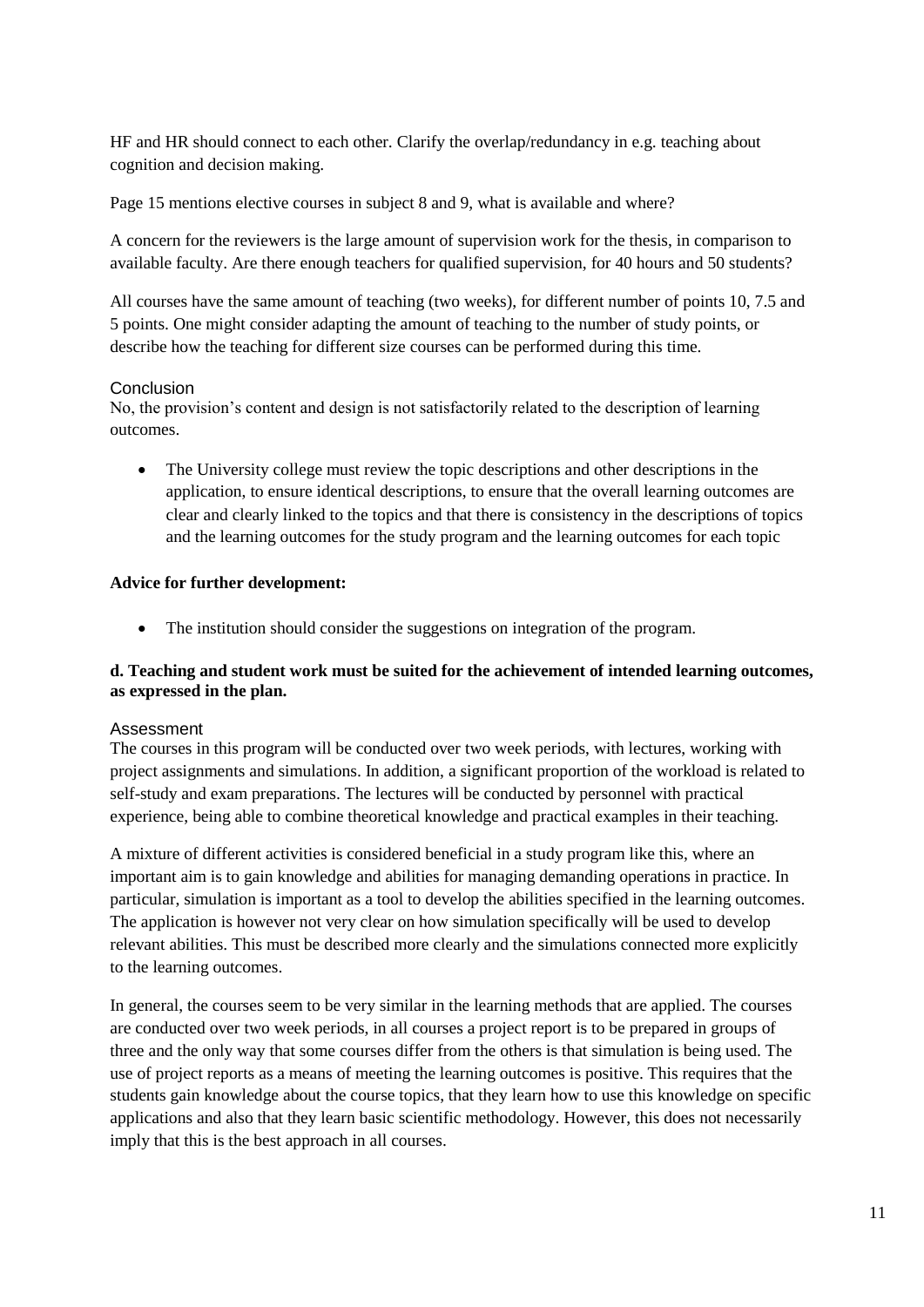It should be considered if all courses fit equally well into this "standard format" or if variations can help to meet the learning outcomes. One example is that use of ICT and software tools is not mentioned in any of the courses. This may not be appropriate, but it is still highly unusual in an industry which is highly technological.

#### **Conclusion**

No, the teaching and student work is not suited for the achievement of intended learning outcomes, as expressed in the plan.

- The University College must consider if there is a need for more variation in teaching and student work between the different courses.
- The University College must describe more specifically how use of simulators will contribute to the learning outcomes.

### **e. Exams and other means of evaluation must be suited for the assessment of the students' attainment of intended learning outcomes, as expressed in the plan.**

#### Assessment

For all courses except the master's thesis, the examination will be a project report of 15-20 pages, written by a group of three students. For the master's thesis, the requirements are that the candidates prepare a report of at least 30 pages and that a trial lecture of 45 minutes is held, followed by a question-and-answer session.

Project reports may be a good way of evaluating the students, but it would appear that too little thought has been given to the need for variation in of examination methods in this case. There is no discussion of the learning aims and how the evaluation methods will serve to test if the students have achieved their expected competence. It is questionable if a project report will provide adequate testing of the students in all topics. Further, there is no individual judgement of the students, except in the master's thesis. It would be possible for a group of students to prepare all the project reports together (this may in fact be natural if there are several students from the same company) and Ålesund University College will only be able to judge the combined competence of the group. This is not considered adequate.

One suggestion would be that the students select/are given an operation or a topic that they can work on throughout the courses. In that way, the project reports in the different courses can build on each other and help the students see how the knowledge that they are acquiring is used on different aspects of the same problem.

#### **Conclusion**

No, exams and other means of evaluation are not suited for the assessment of the students' attainment of intended learning outcomes, as expressed in the plan.

The institution is required to:

- Employ means of evaluation that permit an individual evaluation of the student before the master's thesis.
- Consider whether it is appropriate to have the same means of evaluation for all the courses.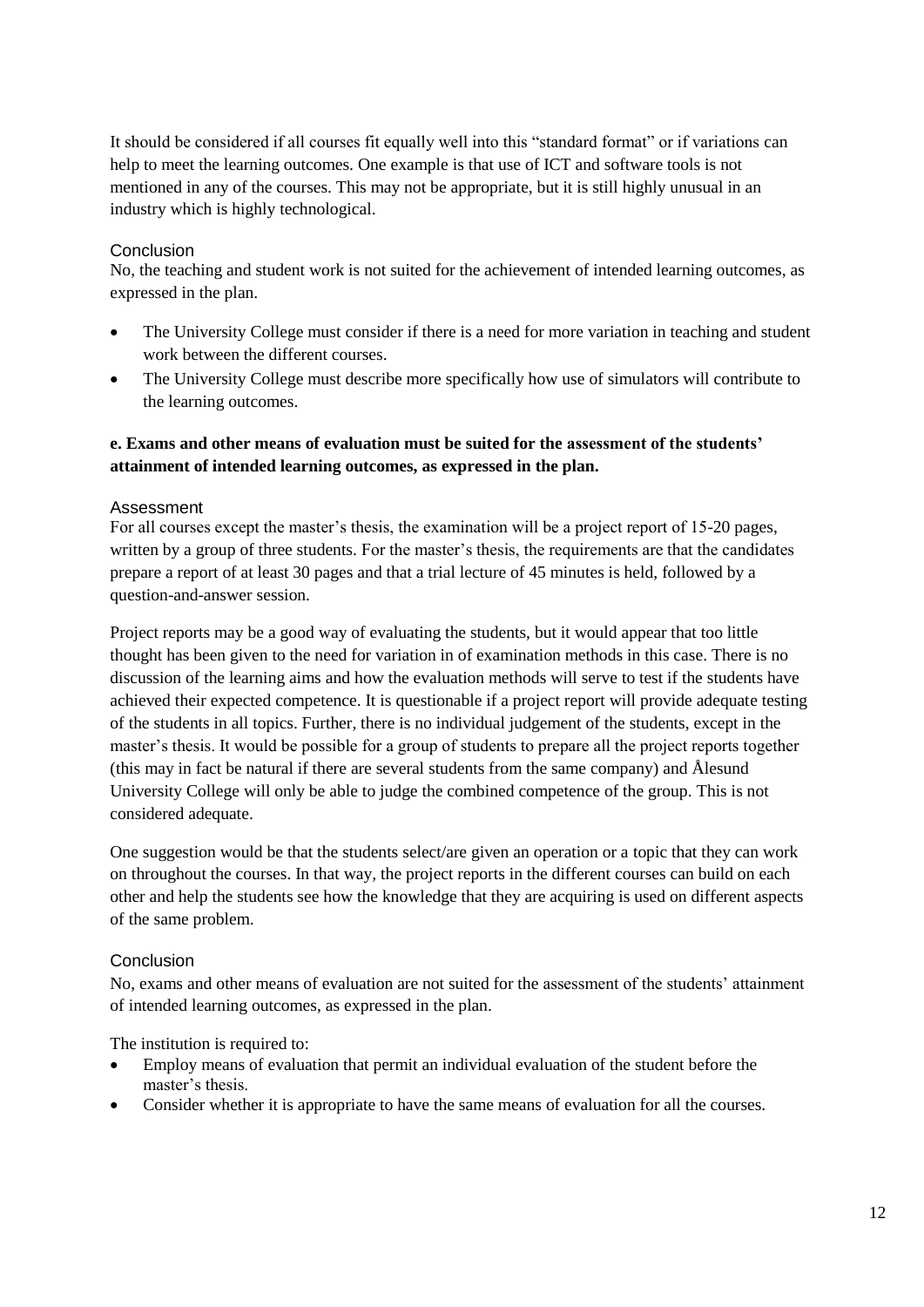# **4.2.3 The provision must have satisfactory links to research and academic and/or artistic development work, adapted to its level, volume and other characteristics.**

### Assessment

The application describes a number of research projects that have been performed or are ongoing within areas relevant for the master's program. Among these are several large projects that are ongoing, like "Integrated Marine Operations" (started 2010, budget 29.6 MNOK), "Safe Operation of Subsea Systems" (started 2010, budget 16.6 MNOK) and "Increasing Safety of Demanding Operations through Usability" (started 2010, budget 10 MNOK). At the time of writing the application, work was also underway to apply for further projects. However, the link between the research activities and the education in the master program is not very clearly described, except in fairly general terms.

### Conclusion

No, the provision does not have satisfactory links to research and academic and/or artistic development work, adapted to its level, volume and other characteristics.

 The institution must describe more specifically how ongoing research will be integrated into the education in the master program.

# **4.2.4 The provision must be attached to student exchange and internationalisation arrangements adapted to its level, volume and other characteristics.**

#### Assessment

Agreements for student exchange have been documented for two institutions, Novancia Business School in Paris and Universidade de Rio de Janeiro (UFRJ) in Brazil. This is considered to be satisfactory. From the description of the two institutions, it would appear that Novancia primarily has a theoretical emphasis while UFRJ would be more suitable for those wanting to have a more practical specialization. If the impression is correct, it is also important that the students are made aware of this when they are considering a period of exchange.

#### **Conclusion**

Yes, the provision has systems for student exchange and internationalisation arrangements adapted to its level, volume and other characteristics.

 The institution is advised to make it clear to the students that their choice of exchange institution will have consequences for what they can expect to learn, assuming that one of the institutions is more theoretically oriented and the other more practical.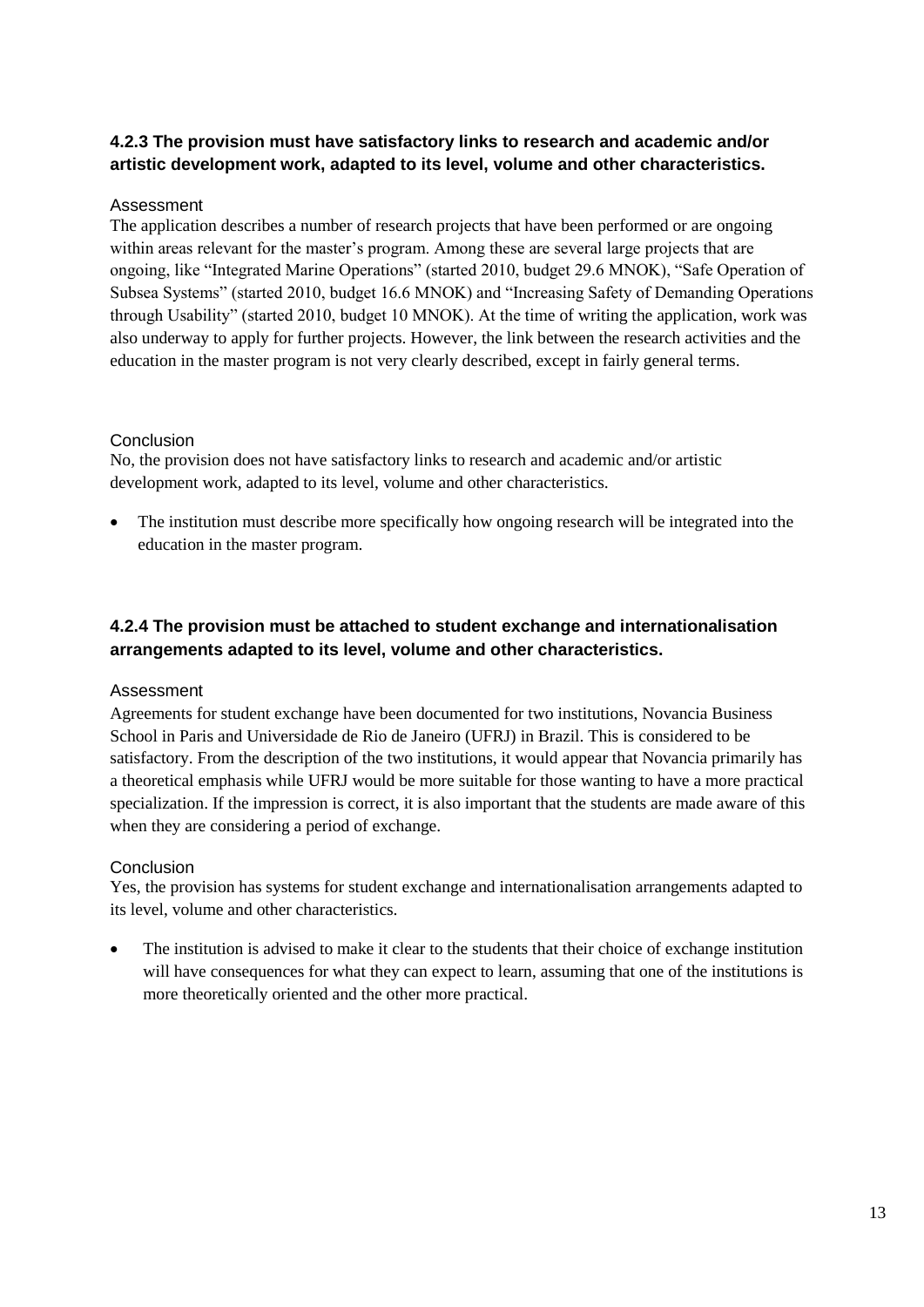# <span id="page-17-0"></span>*4.3 Discipline community/-ies attached to the provision*

# **4.3.1 The composition, size and collective competence of the relevant discipline community/-ies must be adapted to the provision as the plan describes it and adequate for the conduct of relevant research and development work.**

#### Assessment

The faculty associated with the program comprises of nine staff members, contributing from 20 to 80 per cent of their working time in the program. Of these, eight have their main position at the institution while the last has her main position at Stord- Haugesund University College, which Aalesund University College has a formal cooperation agreement with. Three persons contribute 70 per cent or more. We are pleased to note that several persons have this program as their main activity, as this will contribute to stability for the students. It is noted however that one of the staff members who has allocated 70 per cent of his time to the program, is also heading the HF lab at Aalesund University College. This is currently being built up and it would appear that it is optimistic to expect that 70 per cent of his time can be allocated to the program in question here.

The total resources allocated to the program are 4.3 full time equivalents of which 4.0 are persons with their main position at Aalesund University College. This is also positive and a contributor to stability.

The total resources are divided on 2.6 full time equivalents or education and supervision while 1.7 full time equivalents is research. This confirms the close link between education and research, which is a positive aspect. However, we find it necessary to express some concerns regarding the resources allocated to education and supervision. According to the application, 50 students are expected and each is to be given 40 hours of supervision for their master's thesis work. This will amount to 2,000 hours per year, or about 1.2 person years. This means that only 1.4 person years are left for teaching eight courses, managing simulations, providing supervision for projects, preparing exams etc. As part of this, one should also consider the possibility that the students may progress through their studies at a widely varying pace. This is likely to add to the burden for the lecturers.

As far as the qualifications of the faculty, they are competent and have broad experience and education. Some comments are attached to this however. First of all, some of the faculty appear to have competence of limited relevance (e.g. in robotics). Further, we also note that the faculty primarily has a quantitative or engineering background, while the program primarily focuses on the "softer" issues of management. It would have strengthened the program if faculty with background from psychology, sociology or similar had been added, to give more depth to topics like communication and leadership. There is also some uncertainty regarding who is actually teaching some of the subjects (ref evaluation of § 4.2.2. e).

#### Conclusion

No, the composition, size and collective competence of the discipline community/-ies is not adapted to the provision as described in the plan, and is not adequate for the conduct of relevant research and development work.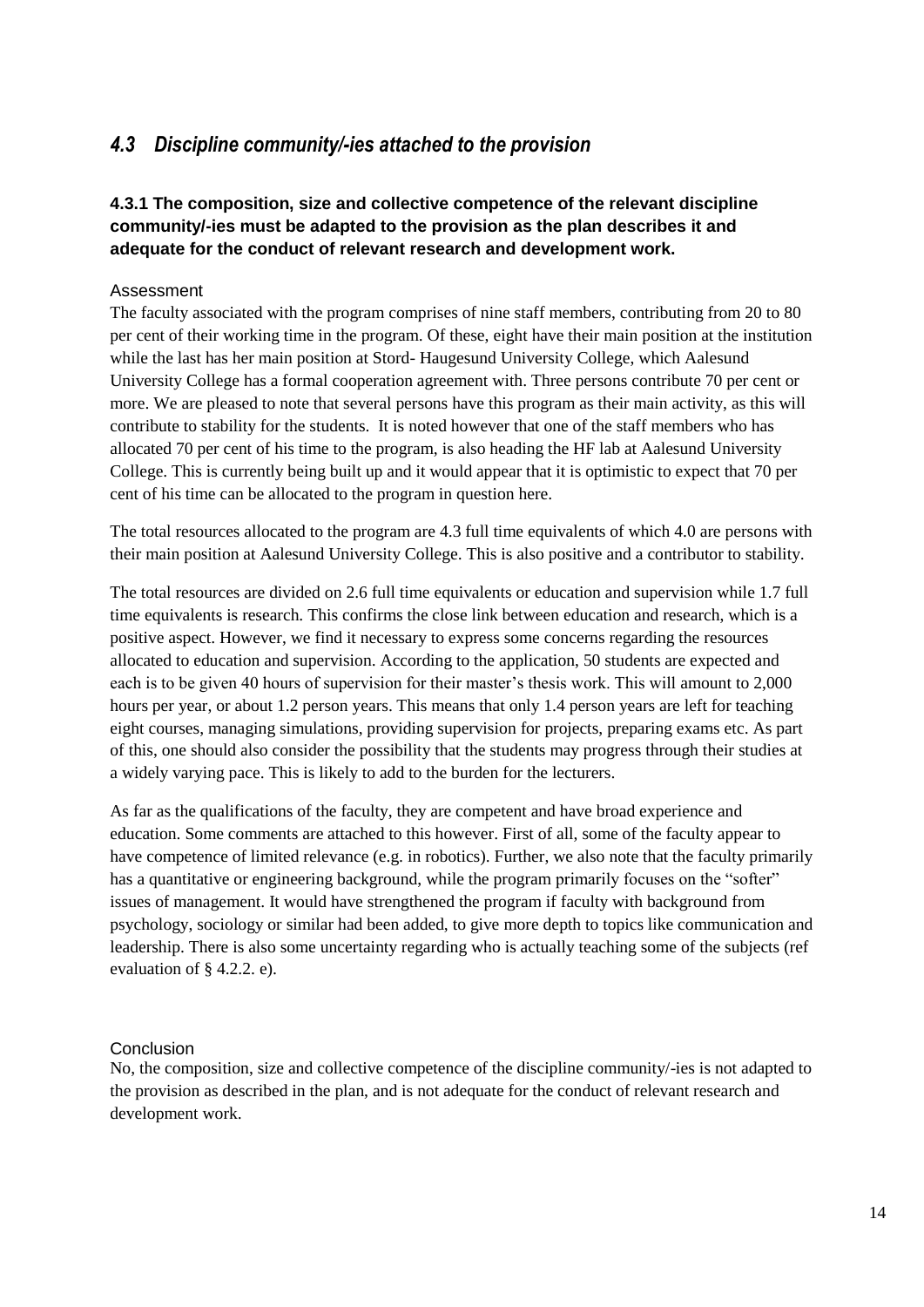The institution is required to consider whether it has the resources required to carry through the program if the number of students admitted is as high as expected

#### **Advice for further development**

 The institution is advised to consider whether it has sufficient competence within the social scientific topics that are part of the program.

# **4.3.2 At least 50 per cent of the academic FTEs allotted to the provision must be members of the institution's own academic staff. Of these, professors (full or associate) must be represented among those who teach the core elements of the provision.**

For the different cycles, specific demands apply:

a. For first cycle provisions at least 20 per cent of the relevant discipline community/-ies must have competence as professors (full or associate).

b. For second cycle provisions, at least 10 per cent of the relevant discipline community/-ies must be full professors, and an additional 40 per cent associate professors.

c. For third cycle provisions, PhD or stipend programme for artistic development work, at least 50 per cent of the relevant discipline community/-ies must be full professors, and the rest associate professors.

#### Assessment

The academic personnel allocated to the study represents a total of 4.3 FTEs. Of this, 1 FTEs is full professors (23%) and an additional 1.9 FTEs (67 per cent) is associate professors. This means that the faculty complies with the requirements for the second cycle.

#### **Conclusion**

Yes, the criteria and the demands specific to the cycle of the present educational provision are fulfilled.

### **4.3.3 The discipline community/-ies must be active in research and/or development work.**

#### For the different cycles specific demands apply:

a. For first cycle provisions, documented results at a level that is satisfactory in relation to the content and level of the provision.

#### b. For the second cycle, documented results at a high level of quality.

c. For the third cycle, documented results at a high international level of quality, with satisfactory disciplinary breadth.

#### Assessment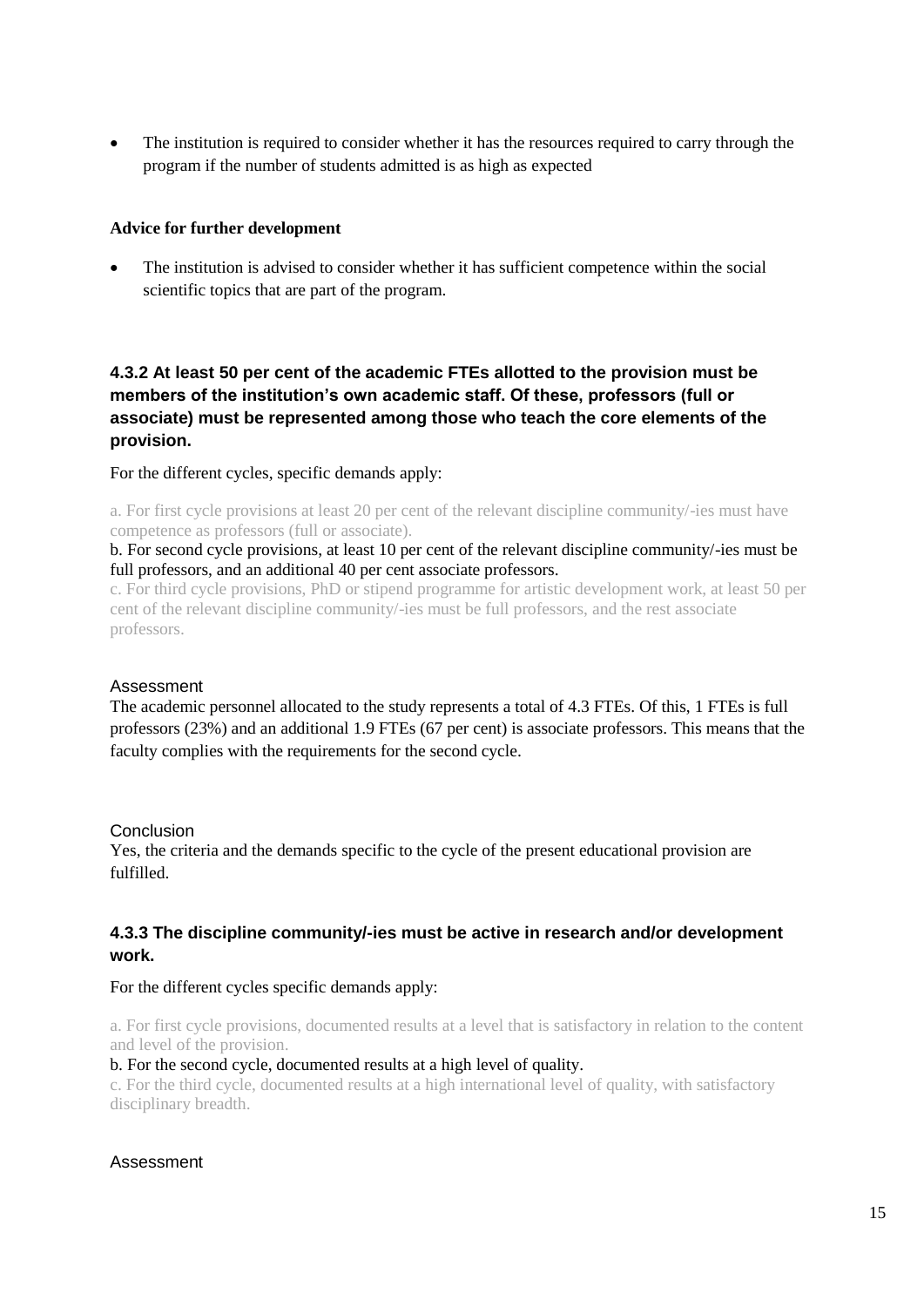The faculty is performing relevant research and is clearly developing the agenda and working to increase publications. The research includes:

- Integrated marine operations and machinery systems
- Safe operations
- Several design projects
- Development of cranes and underwater working equipment
- Leadership and human-machine interaction

Many of the faculty have published in journals and most have had papers at conferences on appropriate subjects to the education. In addition, many textbooks and teaching aids have been produced which shows an adaption of research and current knowledge into the teaching.

#### Conclusion

Yes, the criteria and the demands specific to the cycle of the present educational provision are fulfilled.

### **4.3.4 The discipline community/-ies must participate actively in relevant national and international networks and collaborative arrangements/projects.**

#### Assessment

The list of cooperating partners is extensive and relevant. A large network is in place both nationally and internationally which should be beneficial to the students and the research. Among the national partners were cooperation agreements are in place are NTNU/SINTEF, DNV, Senter for Risikoforskning (Handelshøyskolen/BI), Stord/Haugesund University College, Sjøkrigsskolen, NCE Maritime and several offshore shipping companies. The international network includes Universidade Federal de Rio de Janeiro, Universidade de Sao Paulo, Constanta Maritime University and University of California, San Diego. These partners are considered to be relevant and useful for the research and education activities at the institution.

#### Conclusion

Yes, the discipline community/-ies participates actively in relevant national and international networks and collaborative arrangements/projects.

### **4.3.5 For provision with vocational practice/internship arrangements, the discipline community/-ies and the practice supervisors must have relevant experience from the practice field.**

#### Assessment

It is the intention that students can write their master theses within a company or in another college/university. This is positive as it may give a close connection to practical applications and "real life" problems. However, the college is still responsible for the quality of the education and must ensure that the supervisors provided have relevant and sufficient experience and knowledge. How this will be ensured is not sufficiently described in the application.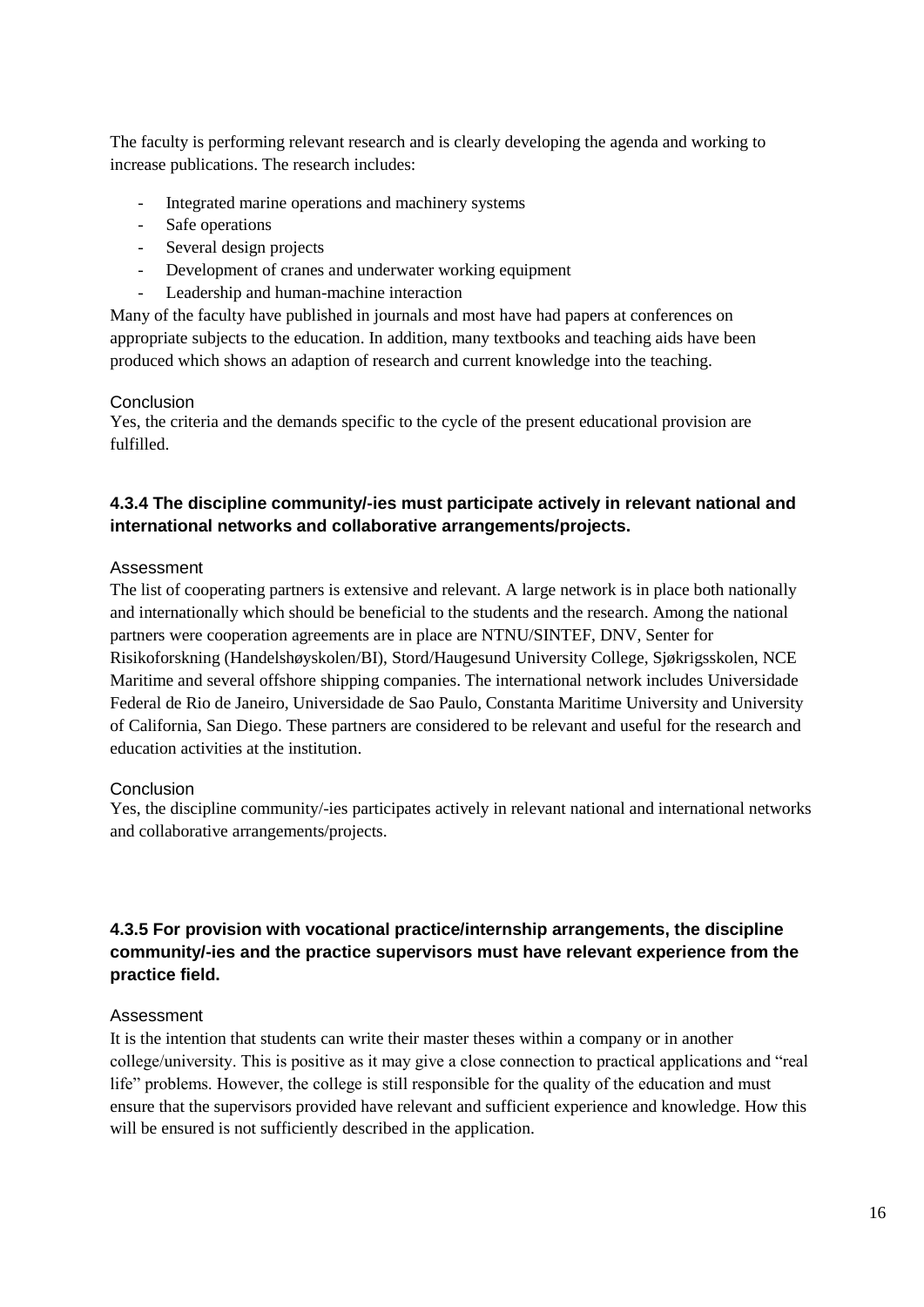#### **Conclusion**

No, the discipline community/-ies and the practice supervisors must have relevant experience from the practice field.

> • The institution must provide satisfactory documentation that supervision under internship arrangements will be of satisfactory quality. This can be ensured through agreements with the companies/institutions and approval of external supervisors by the institution or joint supervision between the college and the companies.

# <span id="page-20-0"></span>*4.4 Support functions and infrastructure*

# **4.4.1 The institution must have rooms, library services, administrative and technical services, ICT resources and working conditions for their students that are satisfactory and adapted to the provision as described in the study plan and the number of enrolled students.**

### Assessment

Most of the education takes place in the main building of Aalesund University College. Furthermore, this building contains offices for lecturers, administrative staff and support staff. The Offshore Simulator Centre (which the college has a formal agreement with) are also located nearby. It is not explicitly specified how many work places are available for students and whether adding 50 students per year will be problematic to accommodate.

There is an existing library which contains a lot of relevant literature for the master's program. Further, there are plans to add subscriptions on relevant scientific journals and relevant databases.

Aalesund University College has about 2,000 students at present and the additional master program therefore represents a relatively small increase. Adequate support functions appear to be available. ICT services also appear to be adequate.

One minor comment may be that the application does not mention any HR resources which can provide support to students with special needs or requirements.

#### **Conclusion**

No, the institution does not have adequate support functions and infrastructure.

 The University College is required to show that it has sufficient amount of student work spaces to accommodate another 50 students (100 during the autumn semester).

#### **Advice for further development:**

 The College should consider HR resources which can provide support to students with special needs or requirements.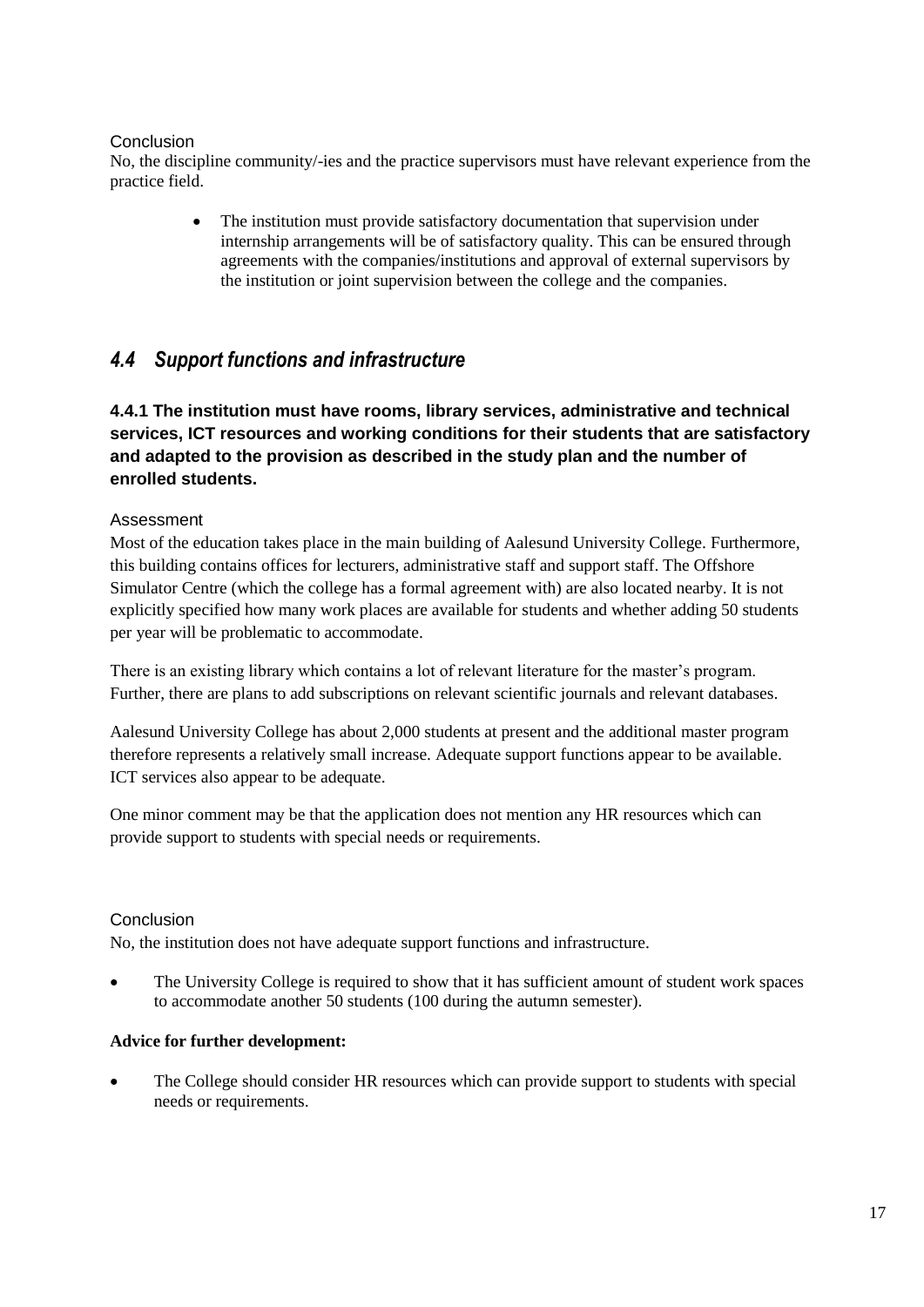# <span id="page-21-0"></span>**5 Conclusions**

On the basis of the written application with attached documentation, the expert committee concludes:

**The committee does not recommend accreditation of the master degree Management of Demanding Marine Operations at Aalesund University College.** 

**The following requirements are not fulfilled:** 

**4.1.1 Demands expressed in the Universities and Colleges Act.**

**4.1.5 When part(s) of the provision is taught outside the degree awarding institution formally agreed documents must be in place to regulate issues of importance for the students.** 

**4.2.2 a. Learning outcomes must be expressed in terms of a candidate's intended achievements in knowledge, skills and general competence, as related to the National Qualifications Frameworks.**

**4.2 2 c. Content and design of the provision must be satisfactorily related to the description of learning outcomes.**

**4.2 2 d. Teaching and student work must be suited for the achievement of intended learning outcomes, as expressed in the plan.** 

**4.2.3 The provision must have satisfactory links to research and academic and/or artistic development work, adapted to its level, volume and other characteristics.**

**4.3.1 The composition, size and collective competence of the relevant discipline community/-ies must be adapted to the provision as the plan describes it and adequate for the conduct of relevant research and development work.**

**4.3.5 For provision with vocational practice/internship arrangements, the discipline community/ ies and the practice supervisors must have relevant experience from the practice field.**

**4.4.1 The institution must have rooms, library services, administrative and technical services, ICT resources and working conditions for their students that are satisfactory and adapted to the provision as described in the study plan and the number of enrolled students.** 

# **The following requirements must be met before accreditation:**

#### **§ 4-1 Basic conditions for accreditation**

- The institution is required to correct the Diploma Supplement, so that it does not state that the provision qualifies for further studies at the PhD level when it does not in fact do so.
- The institution must include an English translation of the learning outcome descriptors in the Diploma Supplement.
- The College must provide more details about how the master thesis supervision will be organized, provide agreements with the companies/institutions that will supervise students (or a standard agreement that will be used) and describe how the quality of the master theses written outside the College will be ensured.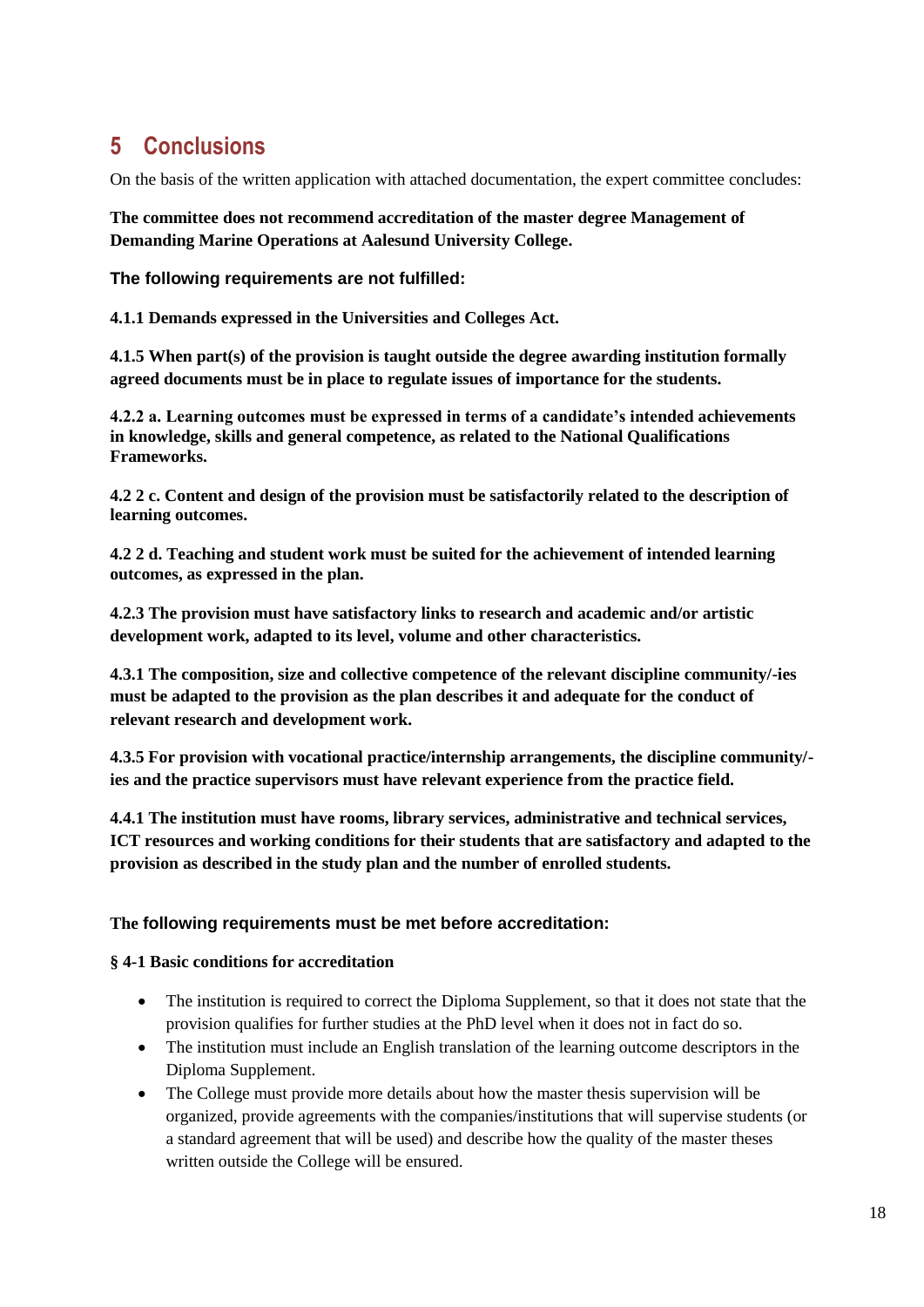# **§ 4-2 Study plan**

- The institution must ensure that the links between the courses and the learning outcomes are strengthened.
- The institution must review the topic descriptions and other descriptions in the application, to ensure identical descriptions, to ensure that the overall learning outcomes are clear and clearly linked to the topics and that there is consistency in the descriptions of topics and the learning outcomes for the study program and the learning outcomes for each topic.
- The institution must consider if there is a need for more variation in teaching and student work between the different courses.
- The institution must describe more specifically how use of simulators will contribute to the learning outcomes.
- The institution is required to employ means of evaluation that permit an individual evaluation of the student before the master's thesis.
- The institution is required to consider whether it is appropriate to have the same means of evaluation for all the courses.
- The institution must describe more specifically how ongoing research will be integrated into the education in the master program.

### **§ 4-3 Discipline community/-ies attached to the provision**

- The institution is required to consider whether it has the resources required to carry through the program if the number of students admitted is as high as expected.
- The institution must provide satisfactory documentation that supervision under internship arrangements will be of satisfactory quality. This can be ensured through agreements with the companies/institutions and approval of external supervisors by the institution or joint supervision between the college and the companies.

#### **§ 4-4 Support functions and infrastructure**

The institution is required to show that it has sufficient amount of student work spaces to accommodate another 50 students (100 during the autumn semester).

# **The committee also offers the following advice for further development:**

#### **§ 4-1 Basic conditions for accreditation**

- The institution should consider if the proposed division of the workload is suitable.
- The institution should take into account that the students may progress their studies very differently and that this may have an impact on resource requirements.

#### **§ 4-2 Study plan**

- The institution should consider changing the name of Course 1 so that it does not have the same name as the educational provision.
- The learning outcomes should include a point about scientific methods and theory.
- It should be considered to include sustainability/"green operations" in the program.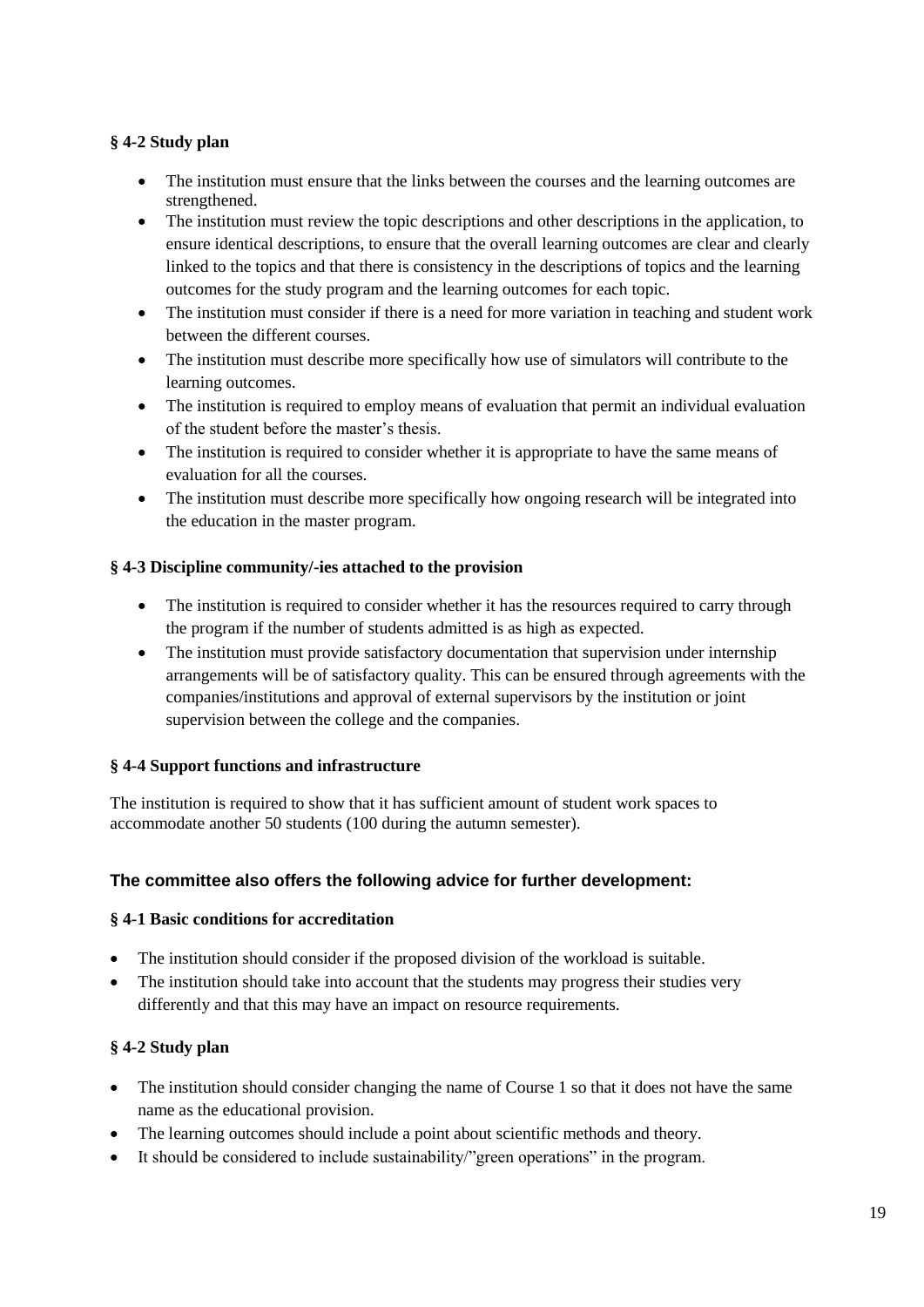• The institution should consider the suggestions on integration of the program (See §4.2.2. c).

#### **§ 4-3 Discipline community/-ies attached to the provision**

 The institution is advised to consider whether it has sufficient competence within the social scientific topics that are part of the program.

#### **§ 4-4 Support functions and infrastructure**

 The institution should consider HR resources which can provide support to students with special needs or requirements.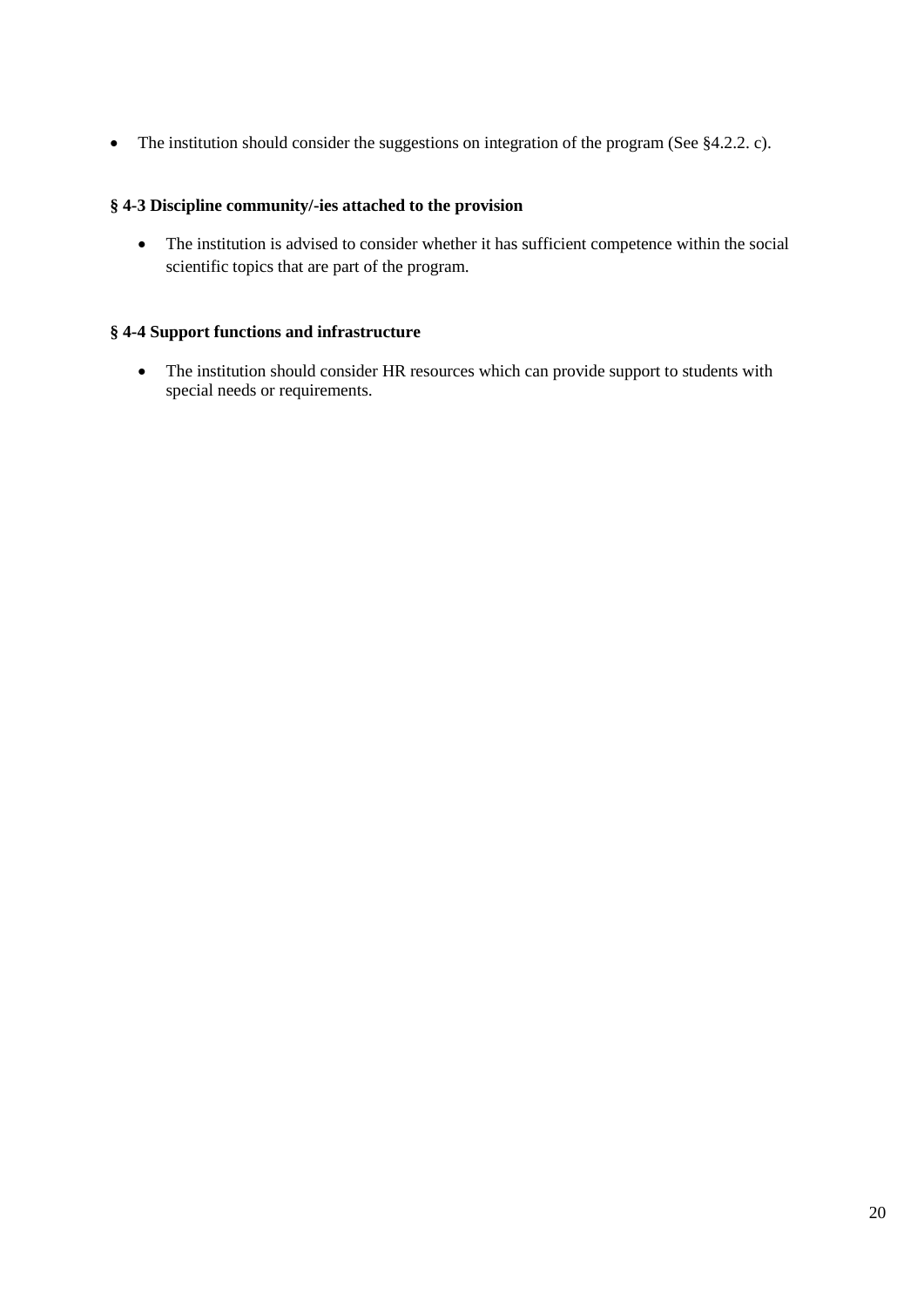# <span id="page-24-0"></span>**6 Commentary from the institution**

Ålesund University College is grateful for the many and detailed comments in the expert assessment of 2 January. Even though we are naturally aware of some of the conditions remarked upon in the assessment, but that we have not described in detail in the application, it strengthens our awareness when such conditions are also remarked upon in the expert assessment.

We are also grateful for the opportunity to revise our application.

Since the expert assessment is written in English, our comments refer to the English headings in the expert assessment.<sup>4</sup>

#### **4.1.1 Demands expressed in the Universities and Colleges Act**

A new version of the Diploma Supplement, in which the comments in the expert assessment have been taken into consideration, is attached to this document (attachment 4-1 1 e.).

# **4.1.5 When part(s) of the provision is taught outside the degree awarding institution formally agreed documents must be in place to regulate issues of importance for the students**

Ålesund University College has, as mentioned in our application, a close and long-standing cooperation with organisations within the private and the academic sectors. This includes cooperation for supervision purposes. Any student with an external supervisor also has an internal supervisor at Ålesund University College. (This also includes those supervisors who are competent to supervise on their own.) We believe this arrangement ensures the quality and the quality assurance of the education.

A standard agreement between Ålesund University College and external supervisors/companies/university colleges/universities can be found in the Quality Assurance Handbook at Ålesund University College (attachment 4-1 5).

#### **4.2.2 The provision must be described with reference to learning outcomes**

### **a. Learning outcomes must be expressed in terms of a candidate's intended achievements in knowledge, skills and general competence, as related to the National Qualification Frameworks**

The comments of the expert assessment have been taken into consideration both in our description of the provision as a whole and the individual courses (attachment 4-2 1).

# **c. Content and design of the provision must be satisfactorily related to the description of learning outcomes**

Where there are comments in the expert assessment, the description of the provision and the individual courses has been revised and implemented (attachment 4-2 1).

The planning of operations based on realistic scenarios, developed in cooperation with captains employed at the University College, among others, will be introduced and illustrated with the aid of SADT-diagrams. These will form the basis for "tabletop"-simulations with discussions and clarifications. Some of these scenarios will be developed further in the simulators of the University

l <sup>4</sup> The commentary has been translated from the Norwegian by NOKUT. The original Norwegian document can be found in NOKUT's archives, WebSak ref. 12/435-10.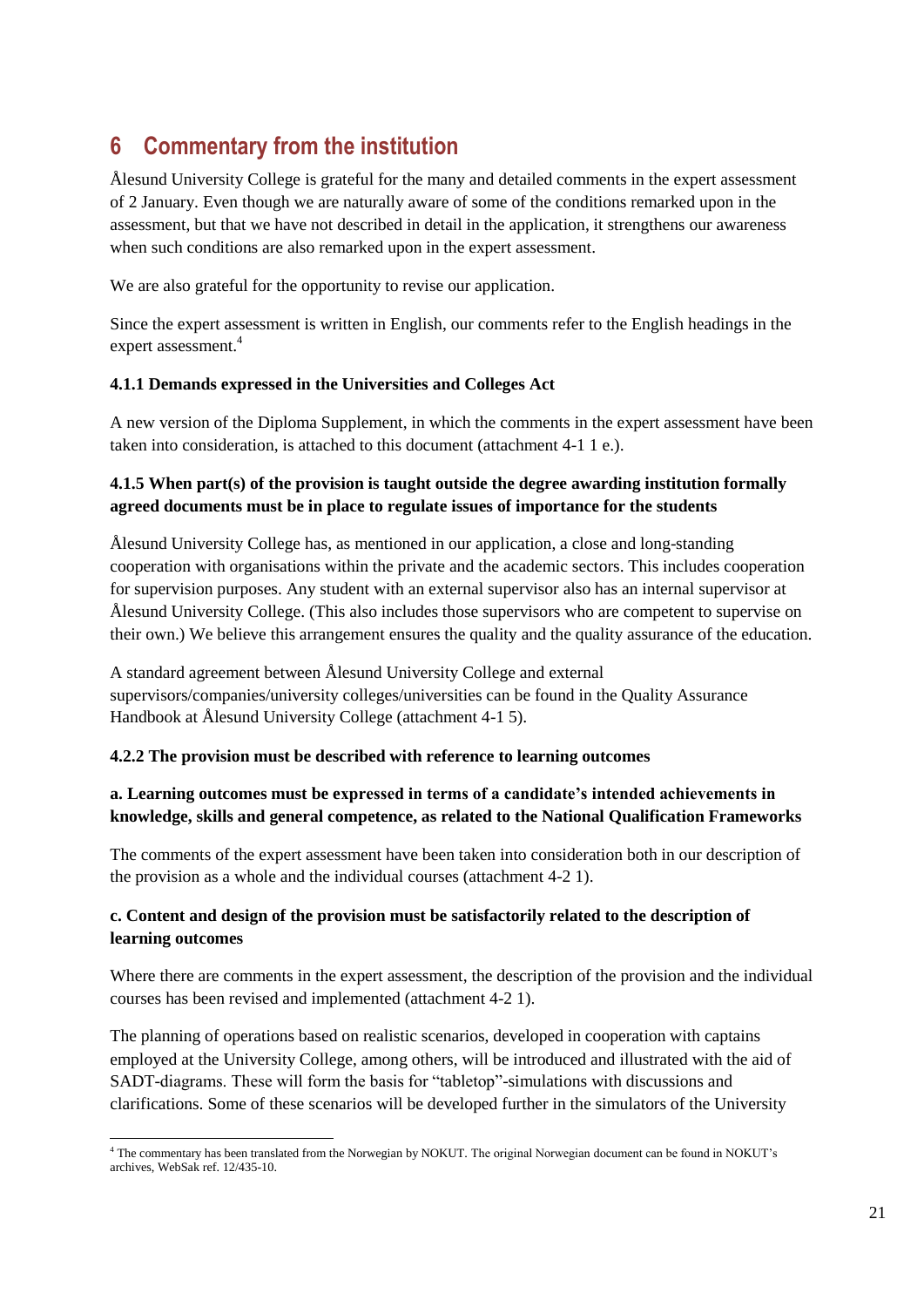College (or simulators at OSE or in cooperation). These simulations will to a large extent be integrated operations where the students will receive different tasks based on their experience and background. This also makes it possible for students with less maritime experience to follow the course of studies. These students will also make the simulations – and thus the provision – more relevant for the students with extensive maritime experience.

# **4.3.1 The composition, size and collective competence of the relevant discipline community/-ies must be adapted to the provision as the plan describes it and adequate for the conduct of relevant research and development work**

The expert assessment expressed concern about whether the director of the Human Factors Lab will have enough work capacity to contribute as intended to this provision. This particular employee will be the academic director of the Human Factors Lab, and the Human Factors Lab has already employed a manager who will take care of practical matters (under the supervision of the academic director).

Related to the topic of too great a work load on some of the faculty, the University College has employed, after our application was sent to NOKUT, three new people in Professor II (adjunct) positions in order to assist the responsible faculty with their supervision among other things (attachment 4-3 1).

It is true that several of the faculty associated with the master program have their original background within natural scientific fields. Many of these have, however, steered their research towards practical applications, where the theoretical basis lies between several different subject areas. The University College therefore considers that we have sufficient competence within the social sciences. The University College works continually to expand its faculty with full or adjunct positions in relation to this master program.

### **4.3.5 For provisions with vocational practice/internship arrangements, the discipline community/-ies and the practice supervisors must have relevant experience from the practice field**

The comments in the expert assessment have been answered under 4.2.2 e above. (See also attachment 4-3 1.)

# **4.4.1 The institution must have rooms, library services, administrative and technical services, ICT resources and working conditions for their students that are satisfactory and adapted to the provision as described in the study plan and the number of enrolled students**

Several employees at the University College have recently moved out of their offices and into the building "Ålesund Kunnskapspark" ("Ålesund Business Incubator"), which is now also located on Campus Ålesund. In addition, Norsk Maritimt Kompetansesenter (NMK) has just opened on Campus Ålesund. This gives the University College further access to lecture and work rooms. The University College is convinced that we have the room to welcome new students to this master program, and that this will not be detrimental to the working conditions of the 2000 students who are already enrolled at Ålesund University College.

The University College has the necessary HR for students with special needs and demands. (See attachment 4-4.)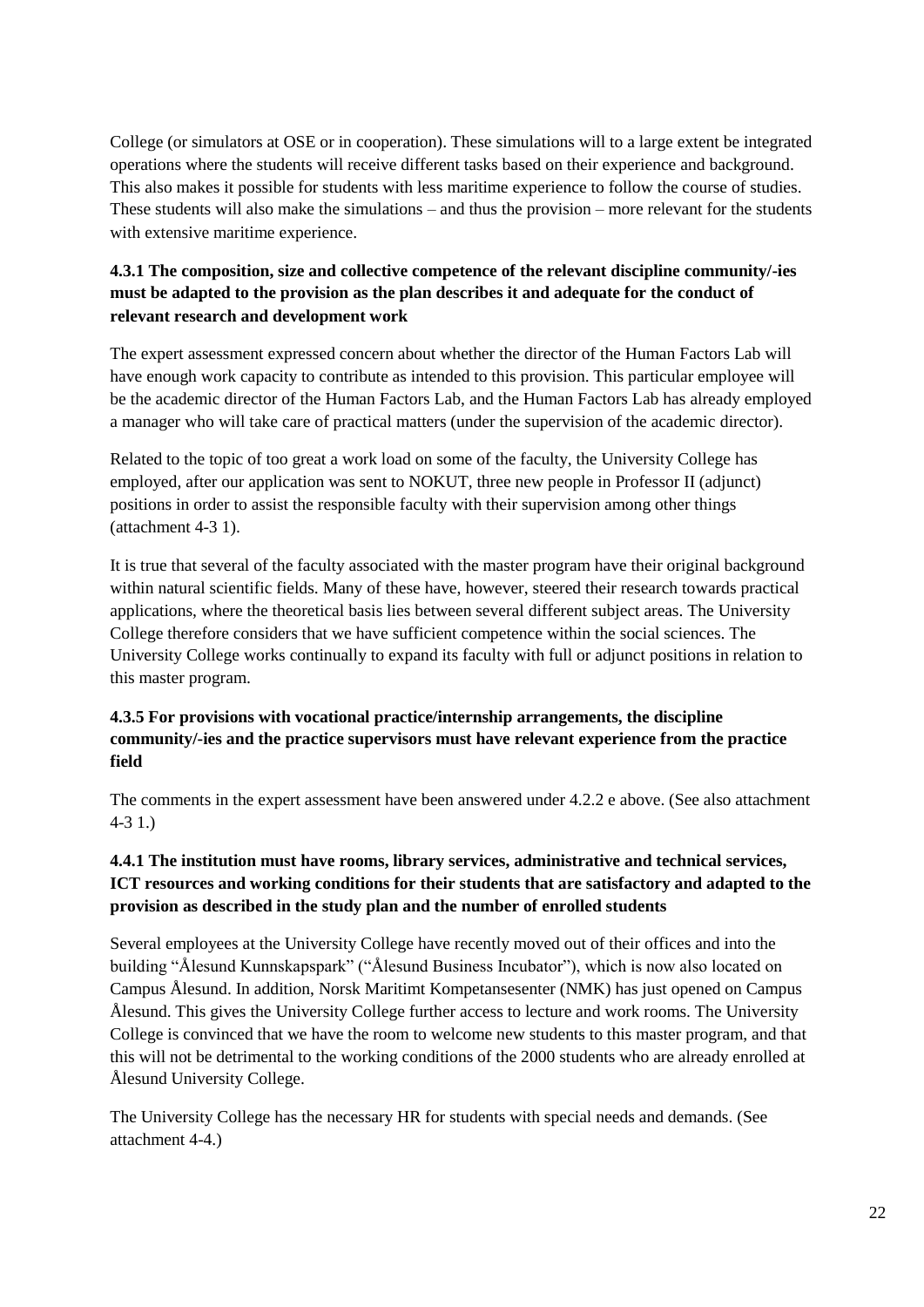# <span id="page-26-0"></span>**7 Expert committee's additional evaluation**

#### **4.1.1 Demands expressed in the Universities and Colleges Act.**

In the original assessment, the following requirements were stated:

- The institution is required to correct the Diploma Supplement, so that it does not state that the provision qualifies for further studies at the PhD level when it does not in fact do so.
- The institution must include an English translation of the learning outcome descriptors in the Diploma Supplement.

The institution has corrected the Diploma Supplement and an English translation of the learning outcomes has been provided.

The response from the institution is satisfactory and the requirement is considered to be met.

### **4.1.5 When part(s) of the provision is taught outside the degree awarding institution formally agreed documents must be in place to regulate issues of importance for the students.**

In the original assessment, the following requirement was stated:

• The University College must provide more details about how the master thesis supervision will be organized, provide agreements with the companies/institutions that will supervise students (or a standard agreement that will be used) and describe how the quality of the master theses written outside the College will be ensured.

The institution has described the master thesis supervision in more detail and has provided a standard agreement that will be used for students being supervised externally.

The response from the institution is satisfactory and the requirement is considered to be met.

### **4.2.2 a. Learning outcomes must be expressed in terms of a candidate's intended achievements in knowledge, skills and general competence, as related to the National Qualifications Frameworks.**

In the original assessment, the following requirement was stated:

• The University College must ensure that the links between the courses and the learning outcomes are strengthened.

The institution has reworded and refined the learning outcomes in more detail, and with high relevance to the program of studies.

The response from the institution is satisfactory and the requirement is considered to be met.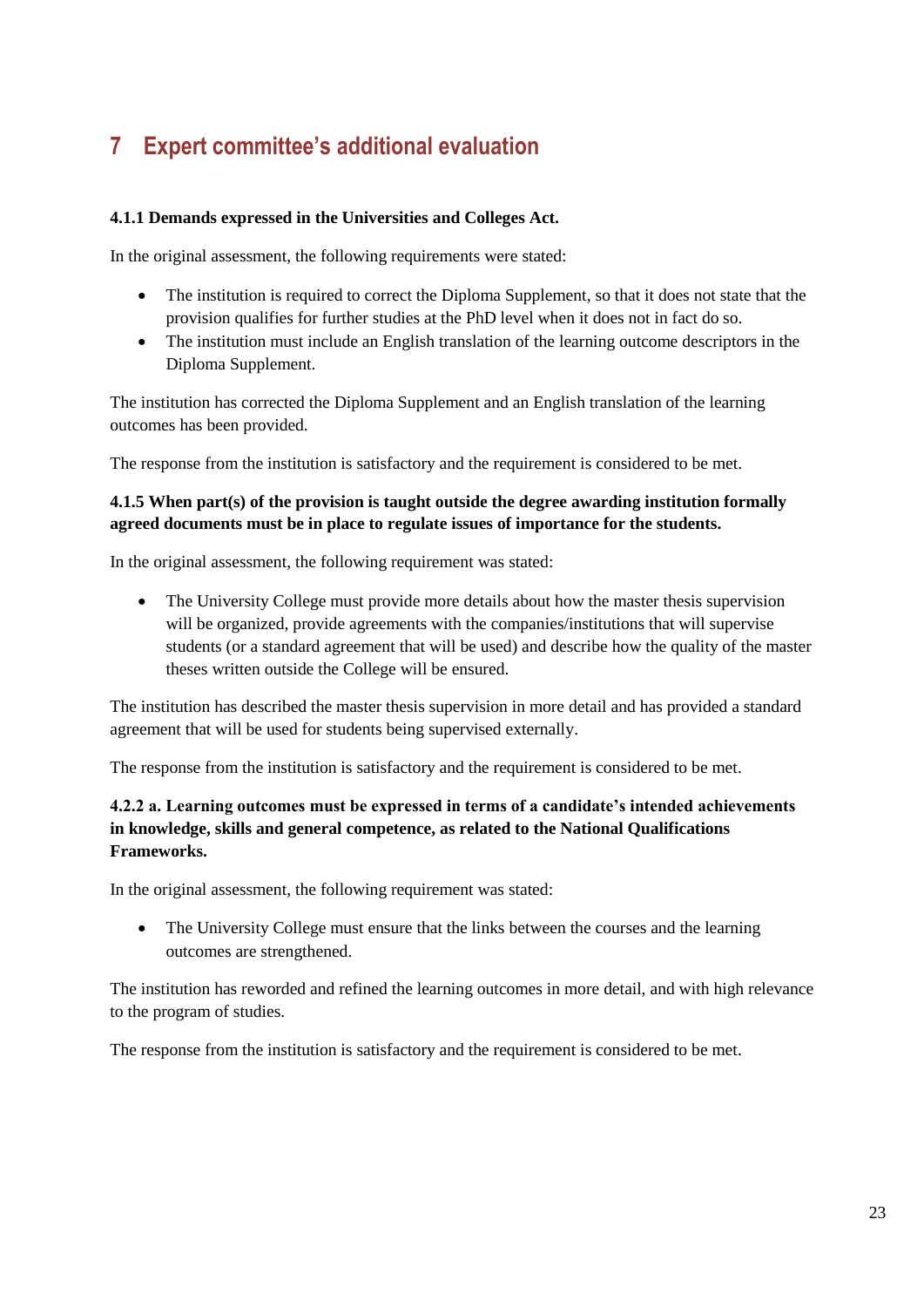### **4.2.2 c. Content and design of the provision must be satisfactorily related to the description of learning outcomes.**

In the original assessment, the following requirement was stated:

 The University College must review the topic descriptions and other descriptions in the application, to ensure identical descriptions, to ensure that the overall learning outcomes are clear and clearly linked to the topics and that there is consistency in the descriptions of topics and the learning outcomes for the study program and the learning outcomes for each topic.

The institution has provided a clarifying matrix showing the links between topics and learning outcomes. They also provide a more detailed description of the use of scenarios.

The response from the institution is satisfactory and the requirement is considered to be met.

#### **4.2.2 d. Teaching and student work must be suited for the achievement of intended learning outcomes, as expressed in the plan.**

In the original assessment, the following requirements were stated:

- The University College must consider if there is a need for more variation in teaching and student work between the different courses.
- The University College must describe more specifically how use of simulators will contribute to the learning outcomes.

The institution has provided a description of the variation of working methods as well as descriptions (here and in 4.2.2 c) of the role of simulations in the program.

The response from the institution is satisfactory and the requirement is considered to be met.

# **4.2.2 e. Exams and other means of evaluation must be suited for the assessment of the students' attainment of intended learning outcomes, as expressed in the plan.**

In the original assessment, the following requirements were stated:

The institution is required to

- employ means of evaluation that permit an individual evaluation of the student before the master's thesis
- consider whether it is appropriate to have the same means of evaluation for all the courses

The institution has provided more details regarding the means of evaluation, showing that they are more varied than before.

The response from the institution is satisfactory and the requirement is considered to be met.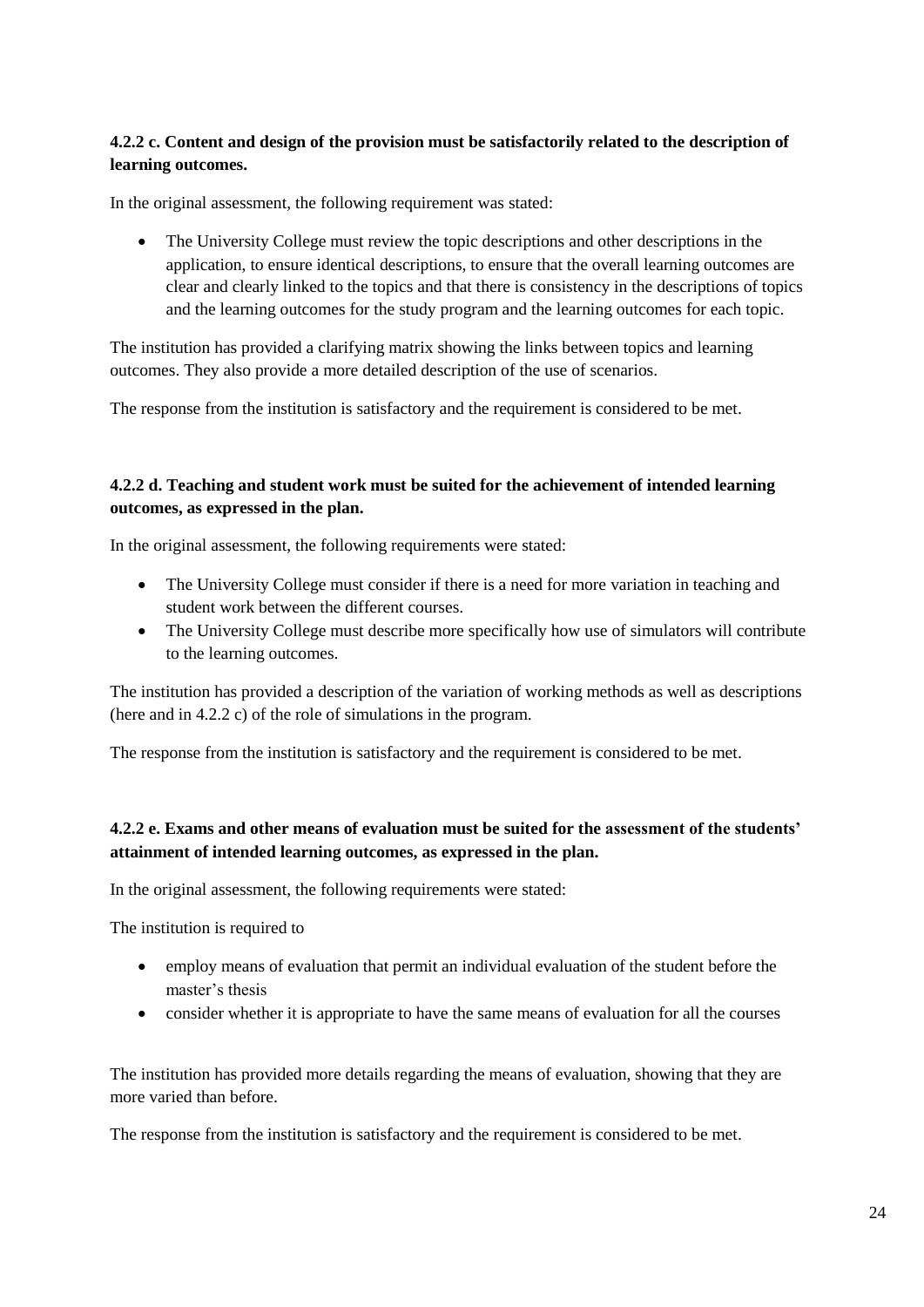### **4.2.3 The provision must have satisfactory links to research and academic and/or artistic development work, adapted to its level, volume and other characteristics.**

In the original assessment, the following requirement was stated:

• The institution must describe more specifically how ongoing research will be integrated into the education in the master program.

The institution has provided a description of how research will be integrated into the program through ongoing research and participation.

The response from the institution is satisfactory and the requirement is considered to be met.

# **4.3.1 The composition, size and collective competence of the relevant discipline community/-ies must be adapted to the provision as the plan describes it and adequate for the conduct of relevant research and development work.**

In the original assessment, the following requirement was stated:

• The institution is required to consider whether it has the resources required to carry through the program if the number of students admitted is as high as expected

In their response, the institution describes several changes that have been made to increase available resources. An administrative leader has been employed for the Human Factors Lab and three additional Professor II have been employed to support the master program. This should give a considerable increase in resources.

The response from the institution is satisfactory and the requirement is considered to be met.

### **4.3.5 For provision with vocational practice/internship arrangements, the discipline community/ ies and the practice supervisors must have relevant experience from the practice field.**

In the original assessment, the following requirement was stated:

• The institution must provide satisfactory documentation that supervision under internship arrangements will be of satisfactory quality. This can be ensured through agreements with the companies/institutions and approval of external supervisors by the institution or joint supervision between the college and the companies.

As mentioned under 4.1.5 above, a standard agreement and further description of how the quality of external supervision will be ensured has been provided.

The response from the institution is satisfactory and the requirement is considered to be met.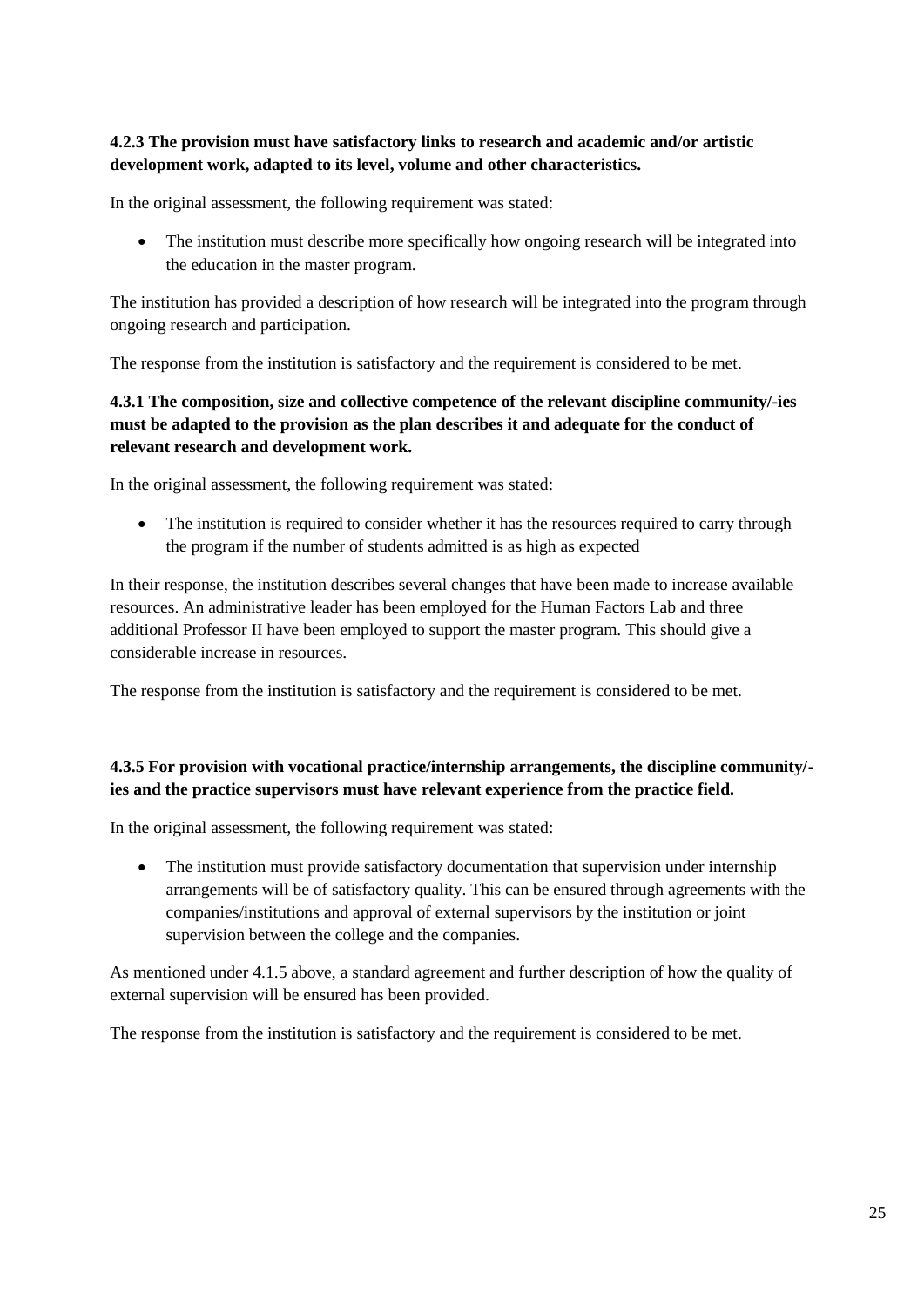# **4.4.1 The institution must have rooms, library services, administrative and technical services, ICT resources and working conditions for their students that are satisfactory and adapted to the provision as described in the study plan and the number of enrolled students.**

In the original assessment, the following requirement was stated:

• The University College is required to show that it has sufficient amount of student work spaces to accommodate another 50 students (100 during the autumn semester).

Further information has been provided, indicating that more space has been made available both for offices and for education/work spaces for students.

The response from the institution is satisfactory and the requirement is considered to be met.

#### **Final conclusions**

All of the requirements are now considered to be met. The committee does recommend accreditation of the master degree Management of Demanding Marine Operations at Aalesund University College.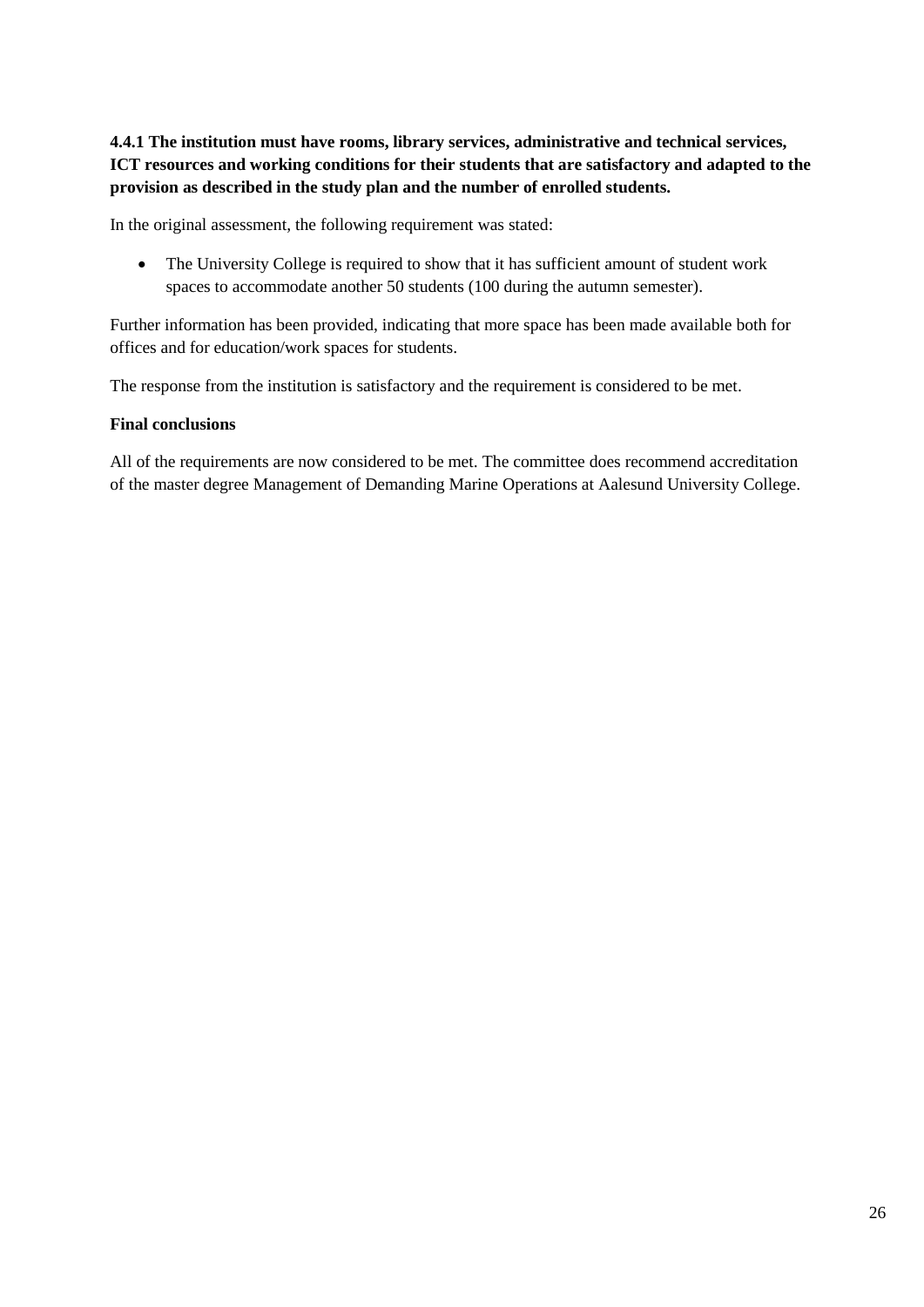# <span id="page-30-0"></span>**8 Decision<sup>5</sup>**

 $\overline{a}$ 5

Høgskolen i Ålesund søkte til søknadsfristen 1. september 2012 NOKUT om akkreditering av et mastergradsstudium i Management of Demanding Marine Operations (erfaringsbasert mastergradsstudium etter § 5, 90 studiepoeng). De sakkyndige avga sin uttalelse i rapport datert 2. januar 2013, med tilleggsvurdering av 1. februar  $2012^6$ .

NOKUT vurderer at vilkårene i NOKUTs forskrift om tilsyn med utdanningskvaliteten i høyere utdanning av 27.01.2011 nå er fylt, og mastergradsstudium i Management of Demanding Marine Operations (90 studiepoeng) ved Høgskolen i Ålesund, akkrediteres. Akkrediteringen er gyldig fra vedtaksdato.

NOKUT forutsetter at Høgskolen i Ålesund fyller de til enhver tid gjeldende krav for akkreditering. I tillegg forventes at Høgskolen i Ålesund vurderer de sakkyndiges merknader og anbefalinger i det videre arbeidet med utvikling av studiet.

For mastergradsstudier som NOKUT akkrediterer, må institusjonen selv søke Kunnskapsdepartementet om rett til å etablere studiet.

The decision is not translated into Norwegian, but in the letter informing the applicant of the decision, we write the following: "It is NOKUT's assessment that the conditions in NOKUT's Regulations concerning NOKUT's supervision and control of the quality of Norwegian higher education of 27.01.2011 now are met, and the master degree program in Management of Demanding Marine Operations (90 credits/ECTS experience-based) at Aalesund University College is accredited. The accreditation is valid from the date of the decision."